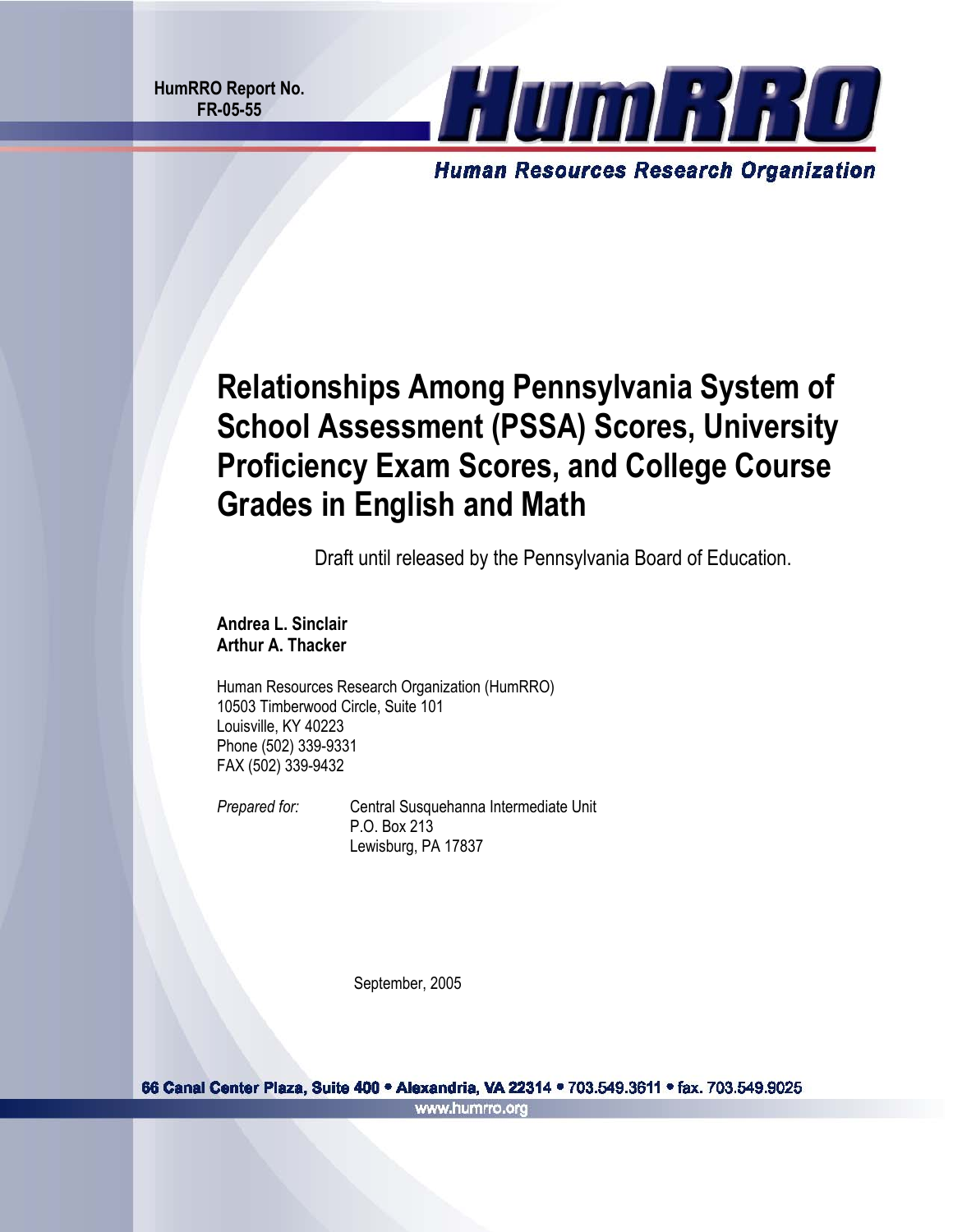#### **Abstract**

As part of Pennsylvania's examination of the Pennsylvania System of School Assessment (PSSA), the Human Resources Research Organization (HumRRO) investigated whether PSSA scores are appropriately related to other measures of educational achievement. This report represents one part of that larger effort. For this report, HumRRO matched students'  $11<sup>th</sup>$  grade data from the PSSA with data from three public universities' proficiency exams in Pennsylvania. These universities' proficiency exams are administered to incoming freshmen. Proficiency scores are then used to make English and math course recommendations. Scores were correlated between PSSA and proficiency exams in order to compute convergent validity coefficients. All comparison tests were moderately to highly correlated with PSSA (*r* = 0.40 to 0.75 for math and  $r = 0.59$  to 0.64 for English multiple choice). The results from this study indicate that students who tend to perform well on the PSSA can also be expected to perform well on the university proficiency exams and vice-versa. These results further support the growing body of validity evidence for the PSSA (see also Koger, Thacker, & Dickinson, 2004; Thacker, Dickinson, & Koger, 2004).

We also examined the predictive validity of the PSSA and the proficiency exams by investigating their relationships with students' grade point averages (GPAs). Students' course GPAs in their first college English and math class generally show positive relationships with both the PSSA and the university proficiency exams, but these correlations are not as strong as the correlations between the PSSA and the proficiency exams. These weaker correlations are interpreted as being partially due to differences in teachers' grading practices, teaching styles and differences in course difficulty, and suggest that student effort may play an important role in predicting course GPA. It is important to note that the correlations between PSSA and course GPA were similar in magnitude to the correlations between the university proficiency exams and course GPA, thereby indicating that neither assessment is substantially better than the other at predicting course GPA.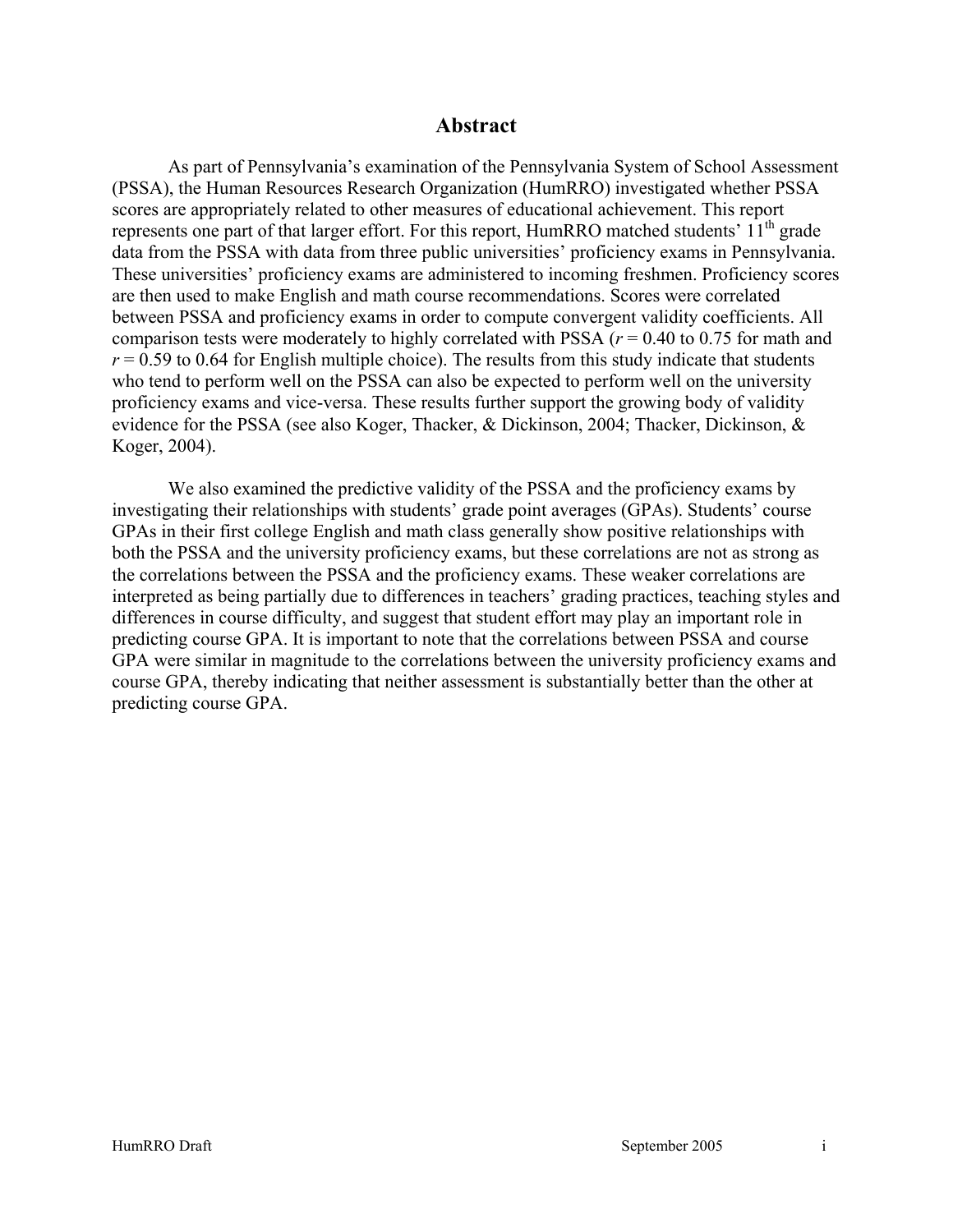# **RELATIONSHIPS AMONG PENNSYLVANIA SYSTEM OF SCHOOL ASSESSMENT (PSSA) SCORES, UNIVERSITY PROFICIENCY EXAM SCORES, AND COLLEGE COURSE GRADES IN ENGLISH AND MATH**

# **TABLE OF CONTENTS**

| 31 |
|----|
|    |

#### **List of Tables**

| Table 5. Percentage of Students Retained in Merged Files                                    |     |
|---------------------------------------------------------------------------------------------|-----|
| Table 6. University #1 Descriptive Statistics for Matched, Unmatched, and Total Students 9  |     |
| Table 7. University #2 Descriptive Statistics for Matched, Unmatched, and Total Students 10 |     |
| Table 8. University #3 Descriptive Statistics for Matched, Unmatched, and Total Students 11 |     |
|                                                                                             | 13  |
|                                                                                             |     |
|                                                                                             | -15 |
|                                                                                             |     |
|                                                                                             |     |
|                                                                                             |     |
| Table 15. Math Predictive Validities for University #2.                                     |     |
|                                                                                             |     |
|                                                                                             |     |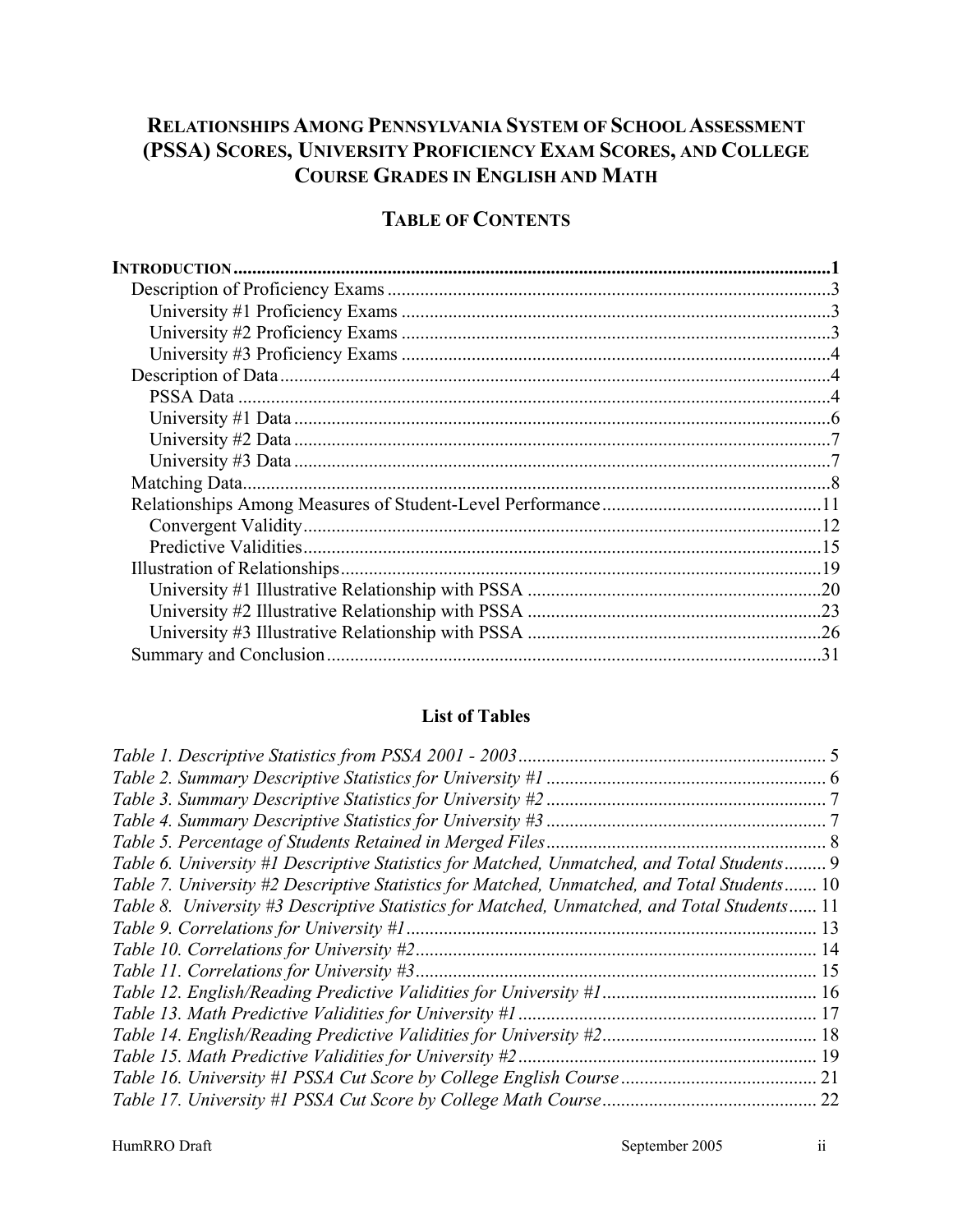# **List of Figures**

|  |  | Figure 1. Relationship between University #1 English Scores and PSSA Reading Scores 20     |  |
|--|--|--------------------------------------------------------------------------------------------|--|
|  |  | Figure 2. Relationship between University #1 Math Scores and PSSA Math Scores<br>. 22      |  |
|  |  | Figure 3. Relationship between University #2 English Scores and PSSA Reading Scores 24     |  |
|  |  | Figure 4. Relationship between University #2 Math Scores and PSSA Math Scores              |  |
|  |  | Figure 5. Relationship between University #3 Writing Scores and PSSA Reading Scores 26     |  |
|  |  | Figure 6. Relationship between University #3 Algebra/Trig Scores and PSSA Math Scores.  28 |  |
|  |  | Figure 7. Relationship between University #3 Calculus Scores and PSSA Math Scores 30       |  |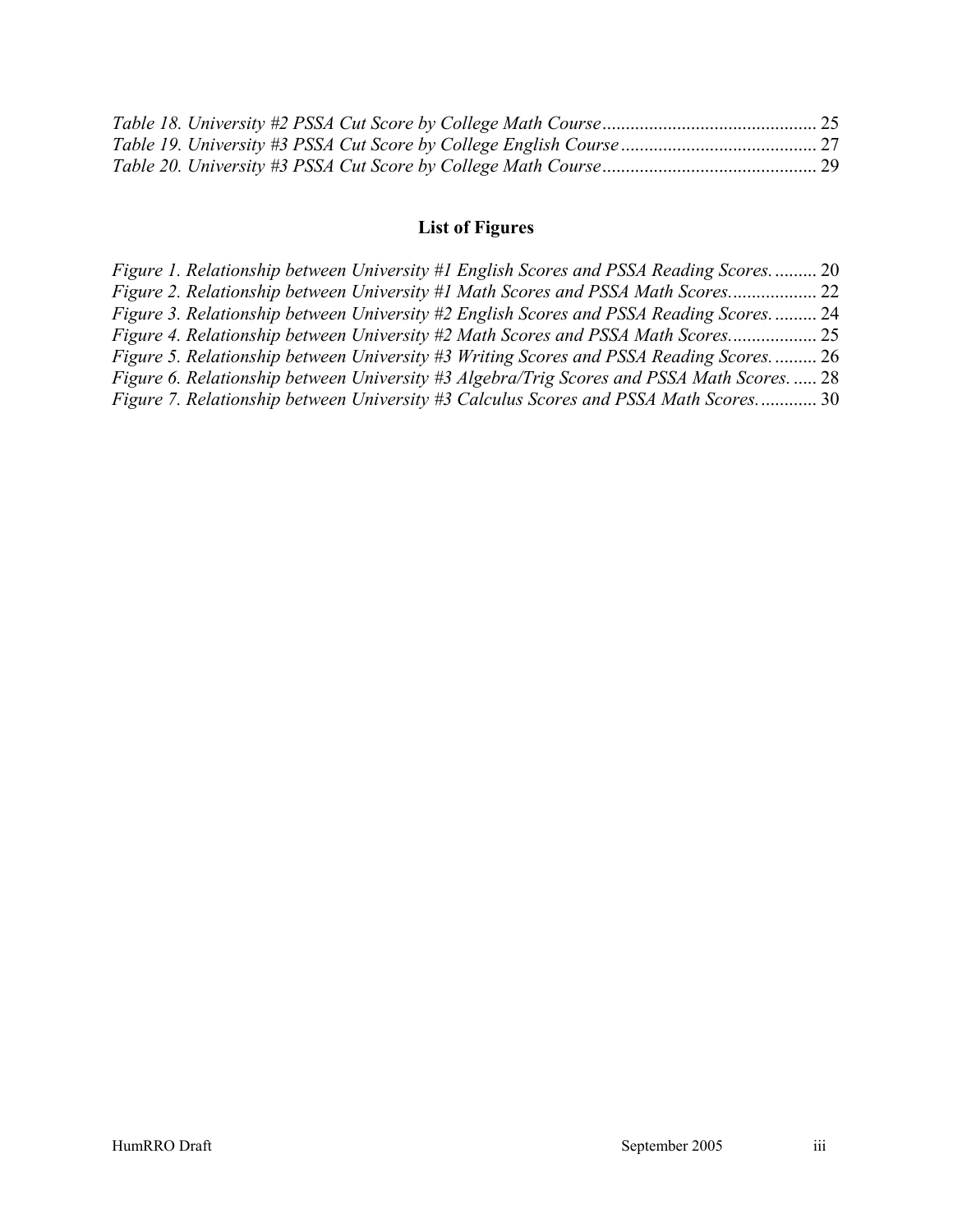# **RELATIONSHIPS AMONG PENNSYLVANIA SYSTEM OF SCHOOL ASSESSMENT (PSSA) SCORES, UNIVERSITY PROFICIENCY EXAM SCORES, AND COLLEGE COURSE GRADES IN ENGLISH AND MATH**

#### **INTRODUCTION**

As part of Pennsylvania's System of School Assessment (PSSA), students in Grades 5, 8, and 11 take tests in reading and mathematics. Students in Grades 6, 9, and 11 are assessed in writing. The annual PSSA is a standards-based criterion-referenced assessment used to measure a student's attainment of academic standards while also determining the degree to which school programs enable students to attain proficiency standards. PSSA results are produced at student and school levels. Student scores, which are provided to their respective schools, can be used diagnostically to identify students in need of additional educational opportunities. School scores are provided for schools and districts to use for curriculum and instruction improvement discussions and planning (www.pde.state.pa.us/a and t/site).

PSSA tests students' abilities in relation to academic standards adopted in 1999. The standards identify what students should know and be able to do within each subject area at each designated grade level. PSSA test items are linked to the standards and PSSA scores are used to stratify student performance within the standards. Students receive designations of Below Basic, Basic, Proficient, or Advanced, depending on how they score in each tested subject. These proficiency levels are determined using cut scores on the PSSA measurement scale. Cut scores were determined using the Bookmark (Lewis, Mitzel & Green, 1996) and Borderline Groups (Livingston & Zieky, 1978) standards-setting procedures.

Because PSSA serves as an assessment for individual students and for schools, it is configured using common and matrix items. Common items are administered to all students and are used to create all student-level measures. Matrix items are administered by form such that each student only takes a portion of the matrix items. There are typically 10-12 matrix forms, spiraled within classrooms to ensure that a random and representative sample of students receives each form. The matrix items add to the content coverage of the PSSA and allow for better diagnostic data to be produced at school and district levels.

The quality of an assessment is typically characterized by its reliability and validity. The usual measure of reliability is an indication of how similar a student's scores on an assessment would be if a student took the test multiple times, or test-retest reliability. Reliability is largely concerned with the consistency of an assessment. Reliability coefficients are provided in the PSSA technical manuals produced by Data Recognition Corporation (DRC) each year (Mead & Melby, 2002; Mead & Melby, 2003; and Mead, Smith, & Swanlund, 2003). PSSA test-retest reliabilities ranged from 0.93 to 0.94 for math and from 0.92 to 0.94 for reading for the full set of items (common + matrix) in 2002. They were slightly lower for the common items only, 0.92 for math for all grades and ranging from 0.88 to 0.91 for reading (estimates were very similar in 2001 and 2003). This reduction in reliability for the common items reflects that reliability statistics are influenced to a great extent by test length. The common section of the PSSA ranges from a minimum of 60 score points (for Grade 5 reading) to 80 or more score points (for all other grade/subjects). This relatively large number of items helps account for PSSA's high reliability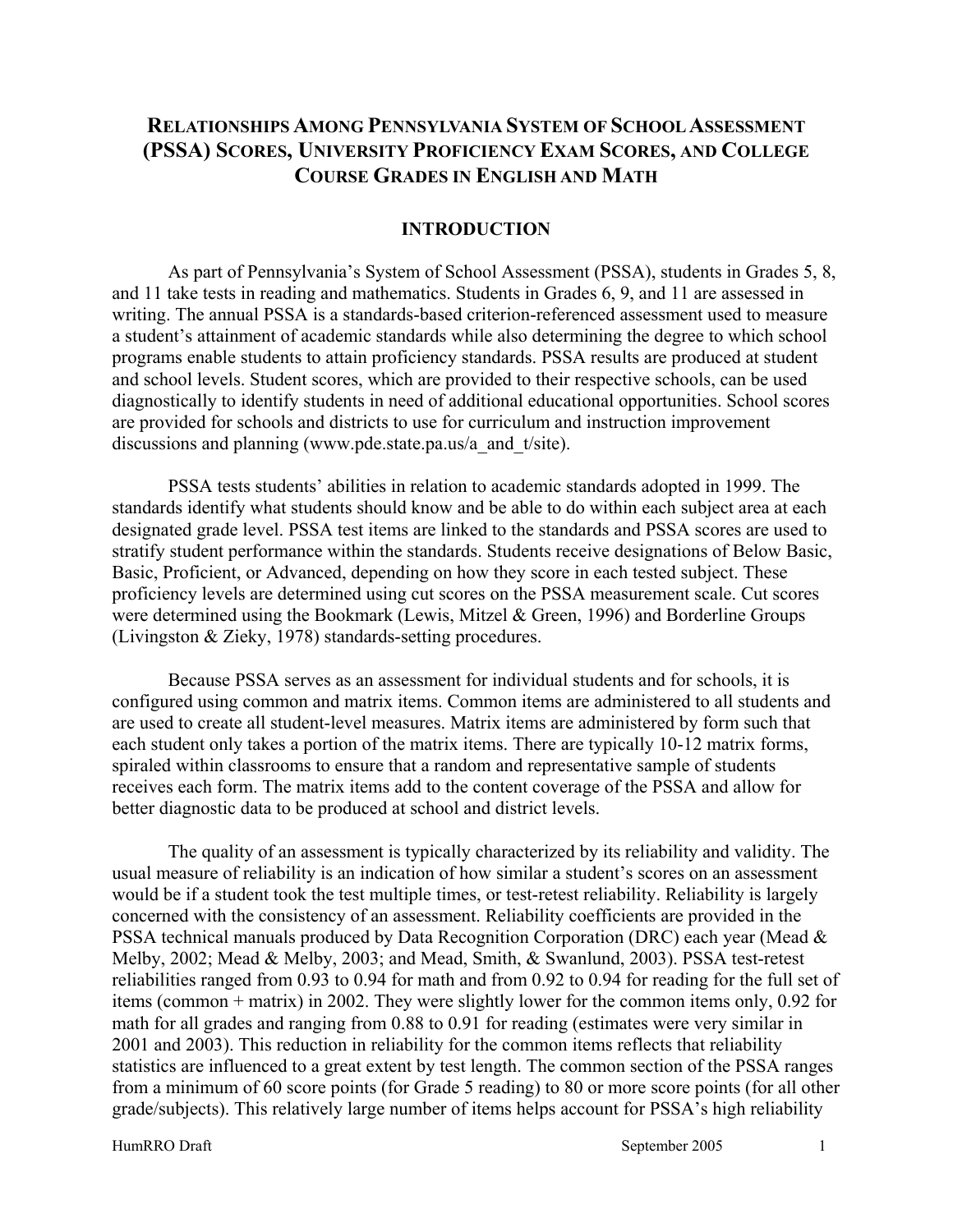estimates. Consequently, we know that according to traditional reliability statistics, PSSA is a reliable measurement instrument.

This report is concerned with the validity of the PSSA. Simply put, does the PSSA measure what it purports to measure? One way of investigating validity is to compute convergent validity coefficients. Convergent validity coefficients are measures of the relationship between two separate tests of student ability for the same subject matter; they are correlations between students' performance on the two tests. Prior investigations demonstrate convergent validity evidence for PSSA when correlated with commercially available normreferenced and criterion-referenced assessments (Koger, Thacker & Dickinson, 2004; Thacker, Dickinson, & Koger, 2004). Same-subject correlations were highest for math, typically ranging from about .70 to about .90. For reading correlations were also quite high, although slightly weaker than for math, ranging from about 0.60 to about 0.80. Moreover, Koger et al. (2004) found that correlations are very high between PSSA and SAT (*r* = 0.78 for reading/verbal, and *r =* 0.87 for Math in 2003). They also found that PSSA is positively correlated with students' course grades and grade point average (GPA), although not as highly as with SAT (*r* = 0.46 to *r*   $= 0.55$ ).

The purpose of this report is to provide additional convergent validity evidence for PSSA by correlating PSSA with common subjects on proficiency exams at three Pennsylvania universities and with students' GPA in their first college English and math course. High school graduates accepted for admission to these colleges take proficiency exams in English/reading and math. The results from these tests are used to determine students' appropriate starting levels in English and math course sequences (e.g., remedial level, regular beginning level, or advanced level courses).

For Pennsylvania students who were  $11<sup>th</sup>$  graders in 2001 - 2003, we will correlate their 11<sup>th</sup> grade PSSA reading and math scores with their scores on the university proficiency exams. Because PSSA and university proficiency exams report scores for common subject areas (i.e., math and reading/English), we expect student scores on the various tests to be related. However, there are three main reasons why the strength of the correlations between the two types of assessments may be attenuated. First, PSSA tests student ability related to content that is specific to the state of Pennsylvania. The academic standards outline the content that Pennsylvania has collectively decided is essential for students in its public schools. The extent to which the universities' proficiency exams measure content that is different from PSSA's will limit the strength of the correlations between the assessments. Second, students attending college may represent a high performing subset of all students taking PSSA; therefore, the full range of PSSA scores may not be represented by this subset. Finally, differences in the format of the test items (e.g., multiple-choice vs. performance-task items) can also weaken the correlations between the two types assessments. If the correlations between the two types of assessments are very high, it will raise questions as to whether the assessments are measuring anything different, and consequently whether the universities' proficiency exams are necessary. If the correlations are very low, one might question whether the two types of assessment are measuring the same general construct at all (math or reading/English ability). Consequently, we are looking for what Hoffman (1998) refers to as "Goldilocks" correlations; that is, correlations between PSSA and the university proficiency exams should fall in the not-too-high and not-too-low category.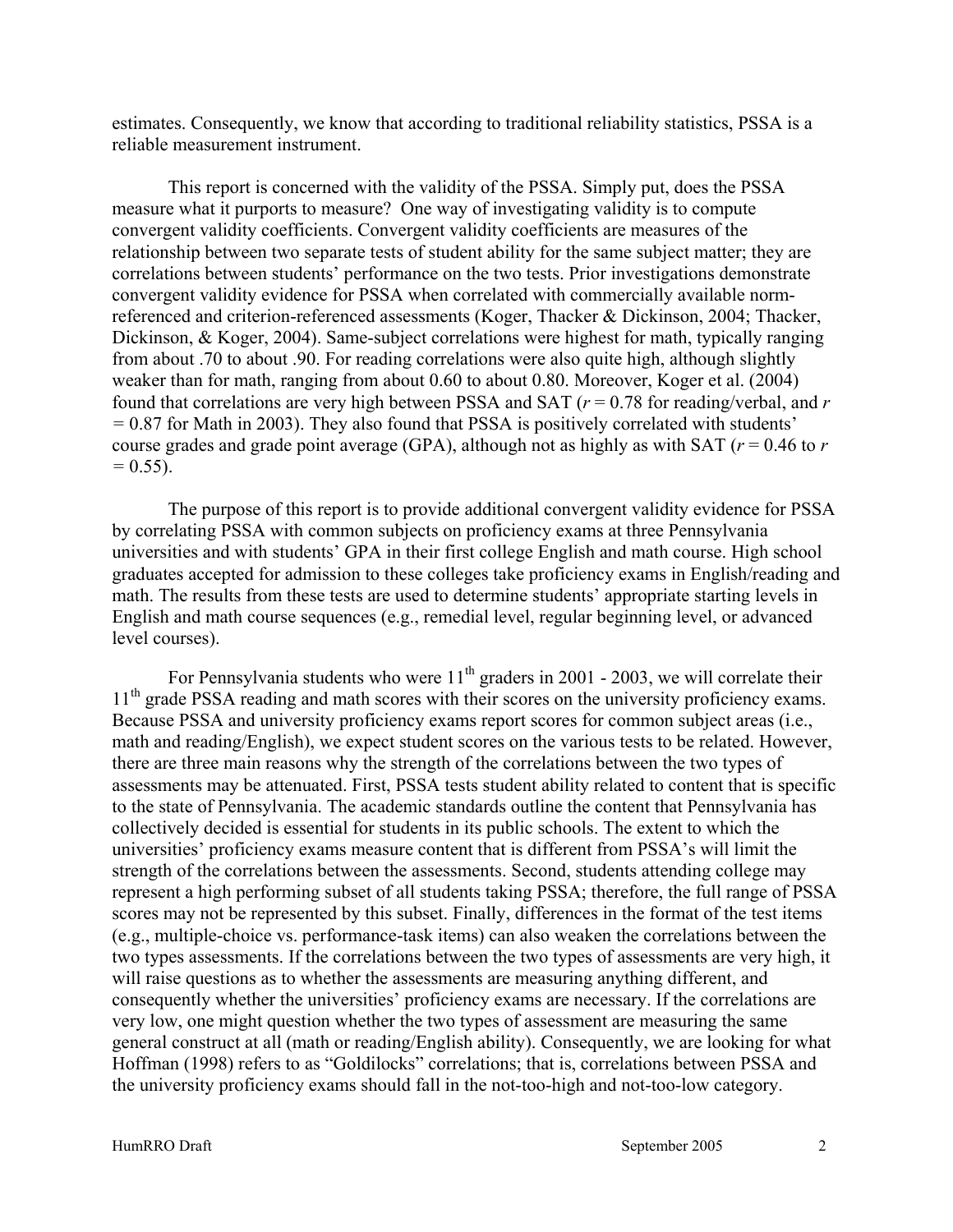This report also compares the predictive validity of the PSSA and the proficiency exams in terms of their ability to predict college academic success. For the purpose of this report, college academic success is defined as college freshmen's GPA in their first English and math course. Because the two types of assessments are expected to be positively correlated, we also expect both assessments to explain some variance in college performance.

#### **Description of Proficiency Exams**

#### **University #1 Proficiency Exams**

University #1 proficiency exams were developed by the university's academic departments in cooperation with University Testing Services. The English proficiency exam measures students' competence in spelling, vocabulary, punctuation, grammar, and diction. Students are asked to identify misspelled words, synonyms, antonyms, and inaccurate punctuation and to evaluate the correctness of the grammar and diction of parts of sentences. There is no essay component to the English proficiency exam at University #1. The math proficiency exam measures students' knowledge of various algebra and trigonometry topics. This test is particularly important for students entering programs of study that require calculus, since a low score on this test indicates that a student is not ready for calculus and will be required to schedule courses in algebra and/or trigonometry. The math proficiency exam is targeted at assessing four areas: (1) basic math, (2) algebra, (3) business calculus, and (4) calculus.

#### **University #2 Proficiency Exams**

The English proficiency exam for University #2 consists of an essay component and a multiple choice component. For the essay, students are asked to write on one of two topics which are among four topics students receive prior to the exam. Before taking the exam, students are asked to review sample essays, to give some thought to each of the four potential topics provided, to make notes on the topic, and to bring the notes with them when they come to take the exam. On the day of the exam, the proctor designates two of the four topics from which the student may choose. Each essay topic quotes a writer's position on an issue. The exam instructs students to explain the writer's position, and then to express his/her own position about what the writer has said. Essays are read by at least two university instructors. To place the student properly in the First-Year Writing Program, graders need to see how well the student has read the passage, explained the writer's argument, and presented an argument in an organized way with relatively few grammatical errors. The multiple choice component of the English proficiency exam tests Sentence Structure skills, Conventions of Written English, and Reading Comprehension. The total multiple choice score is used in conjunction with the student's SAT verbal score and high school percentile to develop a base score. The essay score and the base score are then used to determine the English verdict, which designates the appropriate English course placement for the student. This study is interested in the validity of the proficiency exams only; consequently, students' SAT verbal scores and high school percentile ranks are not taken into consideration for the purposes of this study.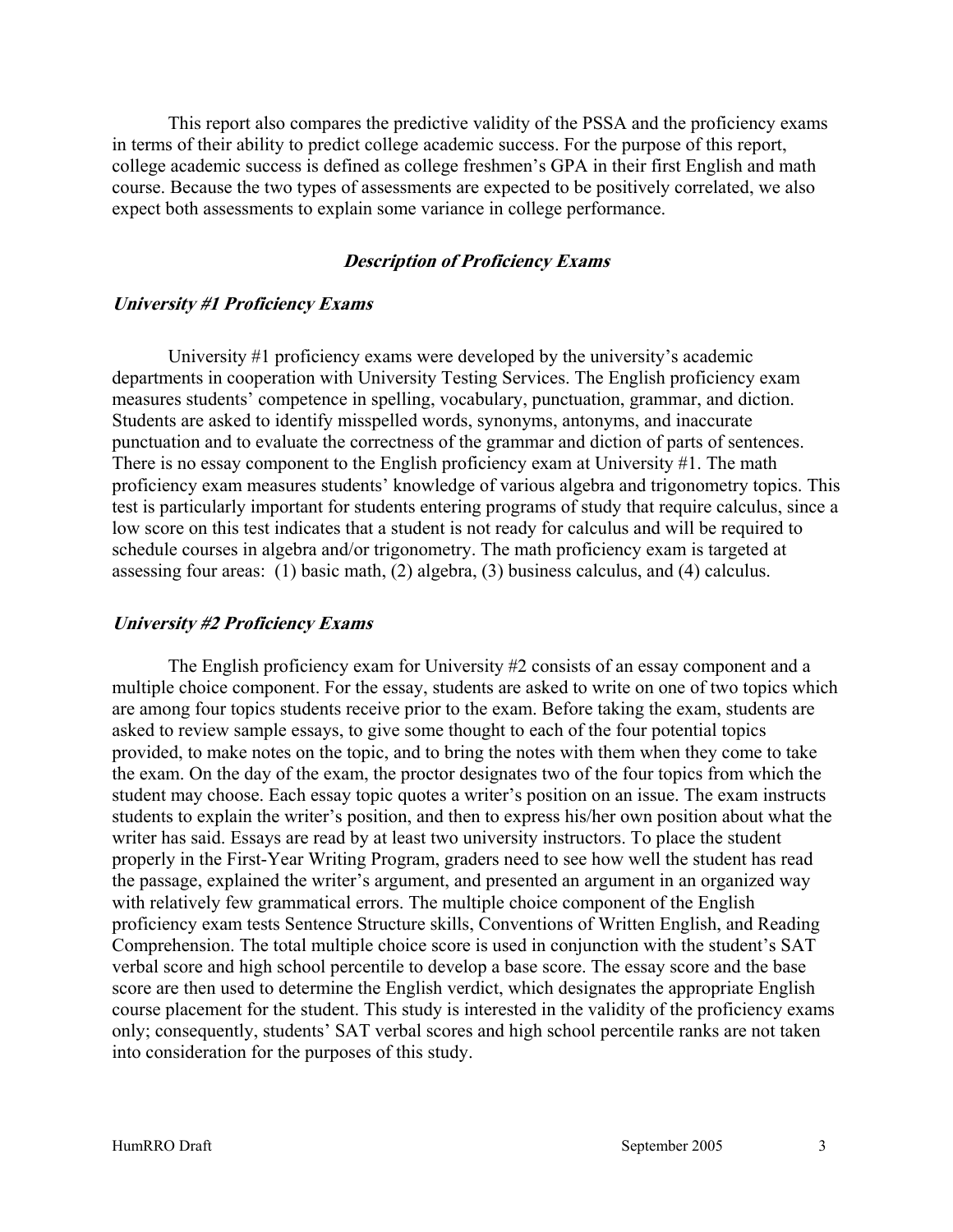The math proficiency exam for University  $#2$  is a three-part test. The first part measures elementary computational skills such as addition, subtraction, multiplication and division of whole numbers; decimals and fractions; and ratios. The second part consists of algebra problems, and the third part measures calculus readiness. Math course recommendations are based on students' scores on each of these three parts of the math proficiency exam.

#### **University #3 Proficiency Exams**

University #3 has a writing proficiency exam that is designed to measure students' ability to read and understand college-level material and to write a thoughtful, coherent response. Students are asked to respond to a single essay prompt. They read a short passage and write an essay in which they explain what the writer of the passage is saying about a particular issue and respond to that writer's view and the issue in terms of their own knowledge and experience. There is no multiple choice component to University #3's writing exam. The math proficiency exam consists of an algebra proficiency exam, a trigonometry proficiency exam, and a calculus proficiency exam. The algebra proficiency exam is a five-part exam designed to determine whether students have acquired the algebraic skills sufficient for a college-level quantitative course. The five-part exam covers problems ranging from elementary to advanced algebra, and covers the following material: algebra of rational numbers, operations with algebraic expressions, linear equations and inequalities, factoring and algebraic functions, exponents and radicals, graphing and distance, fractional and quadratic equations and inequalities, functions and their graphs, complex numbers, absolute values, and systems of equations and exponential and logarithmic functions. The trigonometry exam tests definitions of trigonometric functions, right angles, evaluation of special angles, related angles, radian measure, graphing, identities, laws of sines and cosines, trigonometric equations, and arc functions. Lastly, the calculus exam tests differential and integral calculus of algebraic and trigonometric functions, applications of the derived trigonometric functions and of the derivation related area, max-min problems, applications to graphing, and application of the integral to problems involving area, volumes and revolution, arc, length, and work.

#### **Description of Data**

#### **PSSA Data**

Student-level PSSA files from the administrations in 2001, 2002 and 2003 were provided by DRC. HumRRO downloaded the data from a secure file transfer protocol (FTP) site. Files included student responses and scores for reading and math as well as demographic information. No student-level records were shared with the Pennsylvania Department of Education (PDE). Files included student-level identifiers for the expressed purpose of matching PSSA results with results from the university proficiency exams. Only 11th grade PSSA scores were used for the purposes of this report. Once matching was complete, student-level identifiers were purged from all working files. All PSSA files were provided as text files. Text files were converted to SAS databases prior to analyses or merging with other files.

Table 1 presents a summary of the data included in the PSSA files. Statistics represent scale scores for reading and math and are the same scale scores reported to students. They are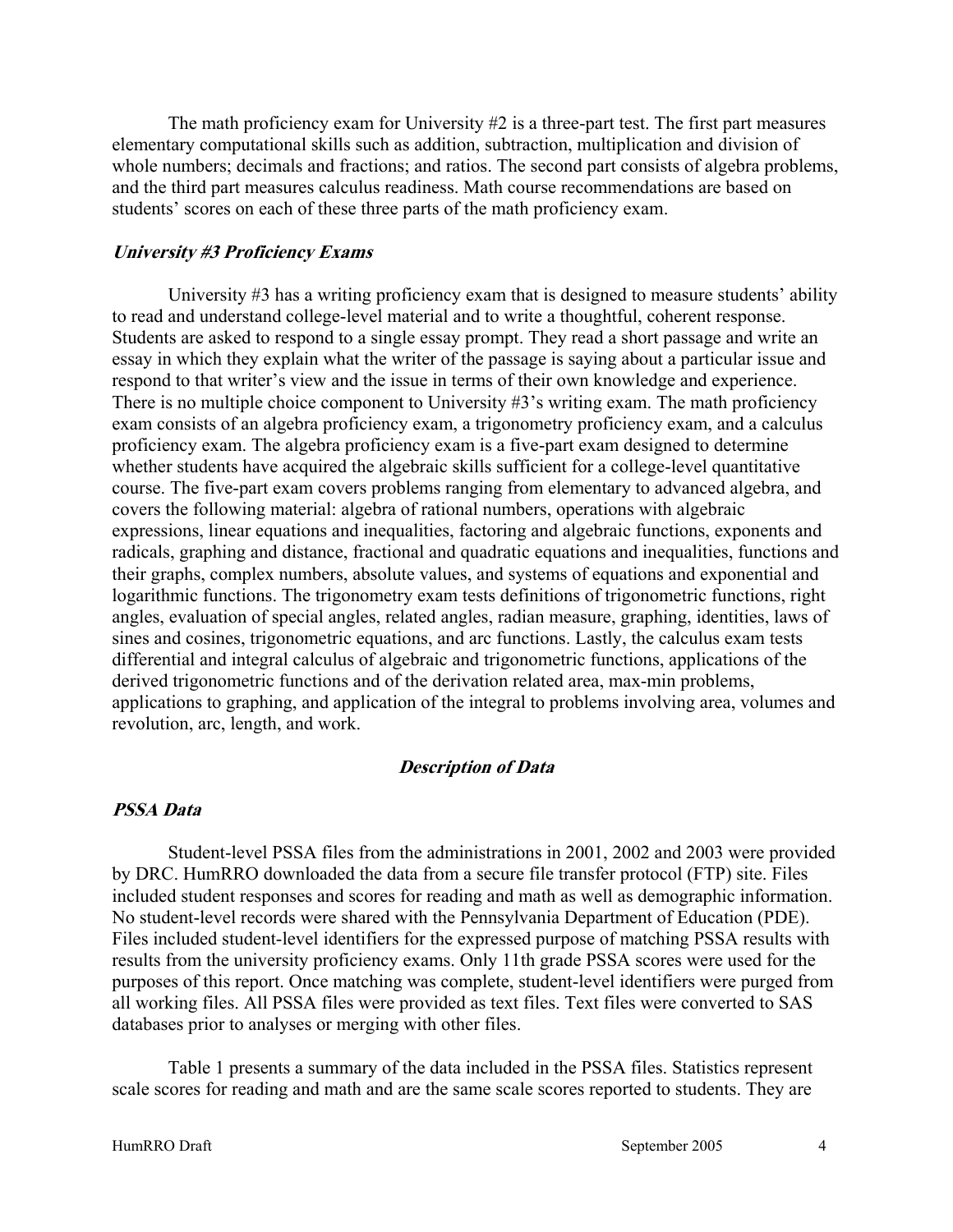based only on the common set of items to which all students respond. The number of cases presented in the first column is the total number of students in the file. Not all of those students had data in the scale-score fields, so n-counts are smaller than the number of cases. Scale score minimums were limited to 700 for 2002 and 2003.

| <b>PSSA 2001</b>              |         |                       |                          |
|-------------------------------|---------|-----------------------|--------------------------|
| Grade 11 (Cases = $122,332$ ) |         | Math<br>(Non-Missing) | Reading<br>(Non-Missing) |
|                               | N       | 116,137               | 115,566                  |
|                               | Mean    | 1,304.11              | 1,296.87                 |
|                               | S.D.    | 220.57                | 217.57                   |
|                               | Minimum | 100                   | 100                      |
|                               | Maximum | 2,481                 | 2,088                    |
| <b>PSSA 2002</b>              |         |                       |                          |
| Grade 11 (Cases = $129,475$ ) | N       | 123,550               | 123,234                  |
|                               | Mean    | 1,314.47              | 1,312.86                 |
|                               | S.D.    | 228.29                | 215.13                   |
|                               | Minimum | 700                   | 700                      |
|                               | Maximum | 2,437                 | 2,362                    |
| <b>PSSA 2003</b>              |         |                       |                          |
| Grade 11 (Cases = 133, 168)   | N       | 126,941               | 127,427                  |
|                               | Mean    | 1,314.78              | 1,315.61                 |
|                               | S.D.    | 214.78                | 235.39                   |
|                               | Minimum | 700                   | 700                      |
|                               | Maximum | 2,238                 | 2,355                    |

#### *Table 1. Descriptive Statistics from PSSA 2001 - 2003*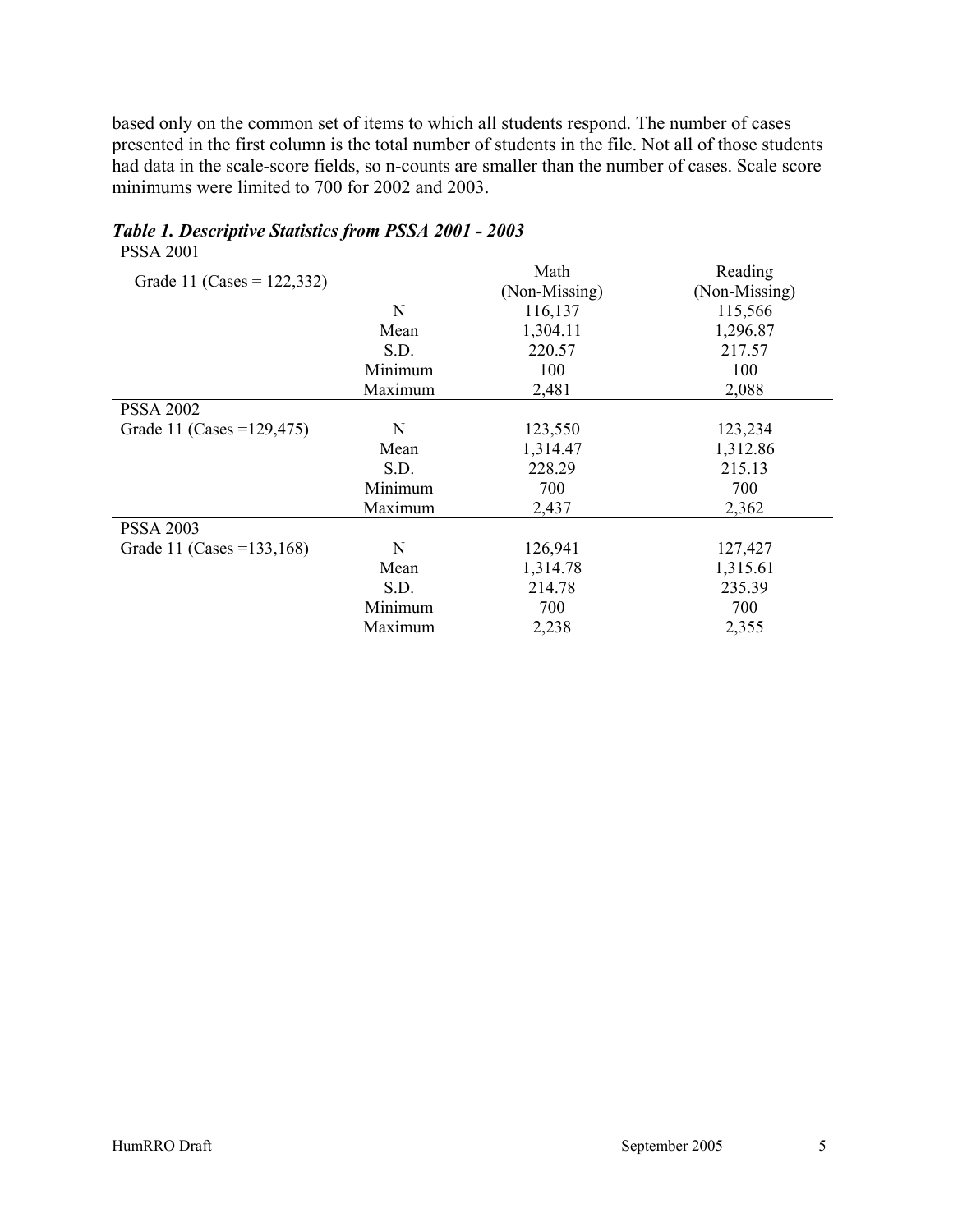#### **University #1 Data**

smaller than the number of cases.<sup>2</sup> University #1 provided student-level data from the summer 1999 – fall 2004 administrations of the proficiency exams for all students who reported Pennsylvania home addresses. Table 2 contains descriptive statistics for the proficiency data. The scores on the proficiency exams represent raw scores. The initial database contained 46,224 cases. The database contained data for students with birth dates before 1983 and for students with missing birthdates. Because students with birth dates before 1983 were extremely unlikely to be 11th graders in 2001, 2002, or 2003, we deleted those cases<sup>1</sup>, as well as those with missing birthdates. This same clean-up process was utilized for all three universities. After eliminating these, we were left with 28,546 cases. Not all of those students had data in the score fields, so n-counts are

| University #1      | English | <b>Basic Math</b> | Algebra  | <b>Business</b> | Calculus |
|--------------------|---------|-------------------|----------|-----------------|----------|
| $(cases = 28,546)$ |         |                   |          | Calculus        |          |
| $N$ (non-missing)  | 27,510  | 28,530            | 28,526   | 28,514          | 28,513   |
| Mean               | 25.43   | 13.40             | 12.80    | 10.30           | 12.48    |
| S.D.               | 9.69    | 3.17              | 4.33     | 7.01            | 8.07     |
| Minimum            |         | 0                 | $\theta$ |                 | $\theta$ |
| Maximum            | 59      | 17                | 19       | 26              | 34       |
|                    |         |                   |          |                 |          |

#### *Table 2. Summary Descriptive Statistics for University #1*

 $\overline{a}$ 

<sup>&</sup>lt;sup>1</sup> By deleting students with birthdates prior to 1983, this also resulted in the deletion of 1999, 2000 and most of the 2001 proficiency exam data; students who took the college proficiency exams in these years would not be expected to be 11<sup>th</sup> graders in 2001 – 2003.

 $2$  Note that for all of the university databases, the number of students in the university databases is considerably less than the PSSA database. This is because only students admitted to the universities take the proficiency exams. Students with no plans for continuing their education past high school and students attending other universities or vocational institutions do not take the proficiency exams for that particular university.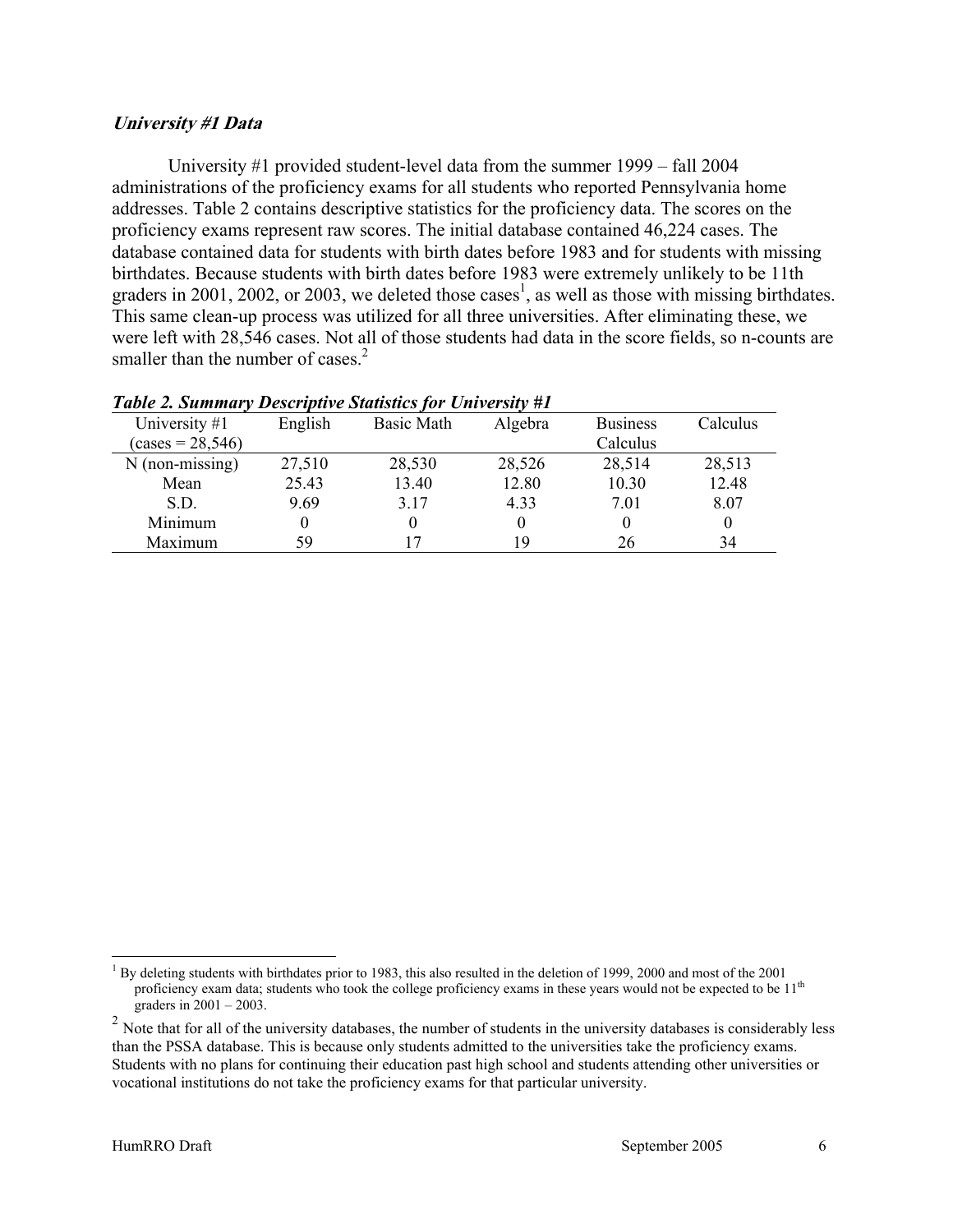#### **University #2 Data**

University #2 provided student-level data from the fall 2003 and fall 2004 administrations of the proficiency exams. Table 3 contains descriptive statistics for the proficiency data. The scores on the proficiency exam represent raw scores. The initial database contained proficiency exam data for 7,677 students. After cleaning the database in the same manner as described for University #1, there were 7,606. As we expected, a smaller percentage of students were deleted from the initial database provided by University #2 given that proficiency exam data was not provided for non-relevant years (i.e., 1999 – 2001).

|                   | Tubic 9. Summury Descriptive Sumsues for Chiversity $\pi\omega$ |             |            |          |          |  |  |
|-------------------|-----------------------------------------------------------------|-------------|------------|----------|----------|--|--|
| University #2     | English -                                                       | $English -$ | Elementary | Algebra  | Calculus |  |  |
| $(cases = 7,606)$ | Essay                                                           | Multiple    | Math       |          |          |  |  |
|                   |                                                                 | Choice      |            |          |          |  |  |
| $N$ (non-missing) | 7,554                                                           | 7,552       | 7,564      | 7,564    | 7,564    |  |  |
| Mean              | 6.96                                                            | 86.61       | 15.84      | 11.10    | 2.63     |  |  |
| S.D.              | 1.40                                                            | 13.11       | 3.38       | 4.18     | 1.67     |  |  |
| Minimum           |                                                                 | 22          | 3          | $\theta$ | 0        |  |  |
| Maximum           | 12                                                              | 114         | 21         | 22       |          |  |  |

#### **University #3 Data**

University #3 provided proficiency exam data for all of the Pennsylvania-resident freshmen who took the tests from fall 1999 to fall 2004. Table 4 contains descriptive statistics for the proficiency data. As with the other two universities, the proficiency exam scores represent raw scores. University #3 provided individual databases for the writing exam, the algebra/trigonometry exam, and the calculus exam. The initial database for the writing exam contained 10,158 cases. After cleaning the database, 5,576 cases remained in the writing database. For the algebra/trigonometry database, the initial database contained 10,359 cases and the cleaned database contained 5,591 cases. The initial calculus database contained 1,034 cases and the cleaned database contained 651 cases.

| University #3     | Writing                  | Algebra           | Trigonometry      | Calculus        |
|-------------------|--------------------------|-------------------|-------------------|-----------------|
|                   | $\text{(cases} = 5,576)$ | $(cases = 5,591)$ | $(cases = 5,591)$ | $(cases = 651)$ |
| $N$ (non-missing) | 5,576                    | 3,990             | 2,538             | 651             |
| Mean              | 2.85                     | 29.06             | 9.19              | 9.47            |
| S.D.              | 0.41                     | 7.05              | 3.44              | 3.96            |
| Minimum           |                          |                   |                   |                 |
| Maximum           | 5*                       | 72                |                   | 19              |

#### *Table 4. Summary Descriptive Statistics for University #3*

*Note.* \*Out of 5,576 students, only two students received a score of "5" on the writing exam. There were no students who received a score of "4."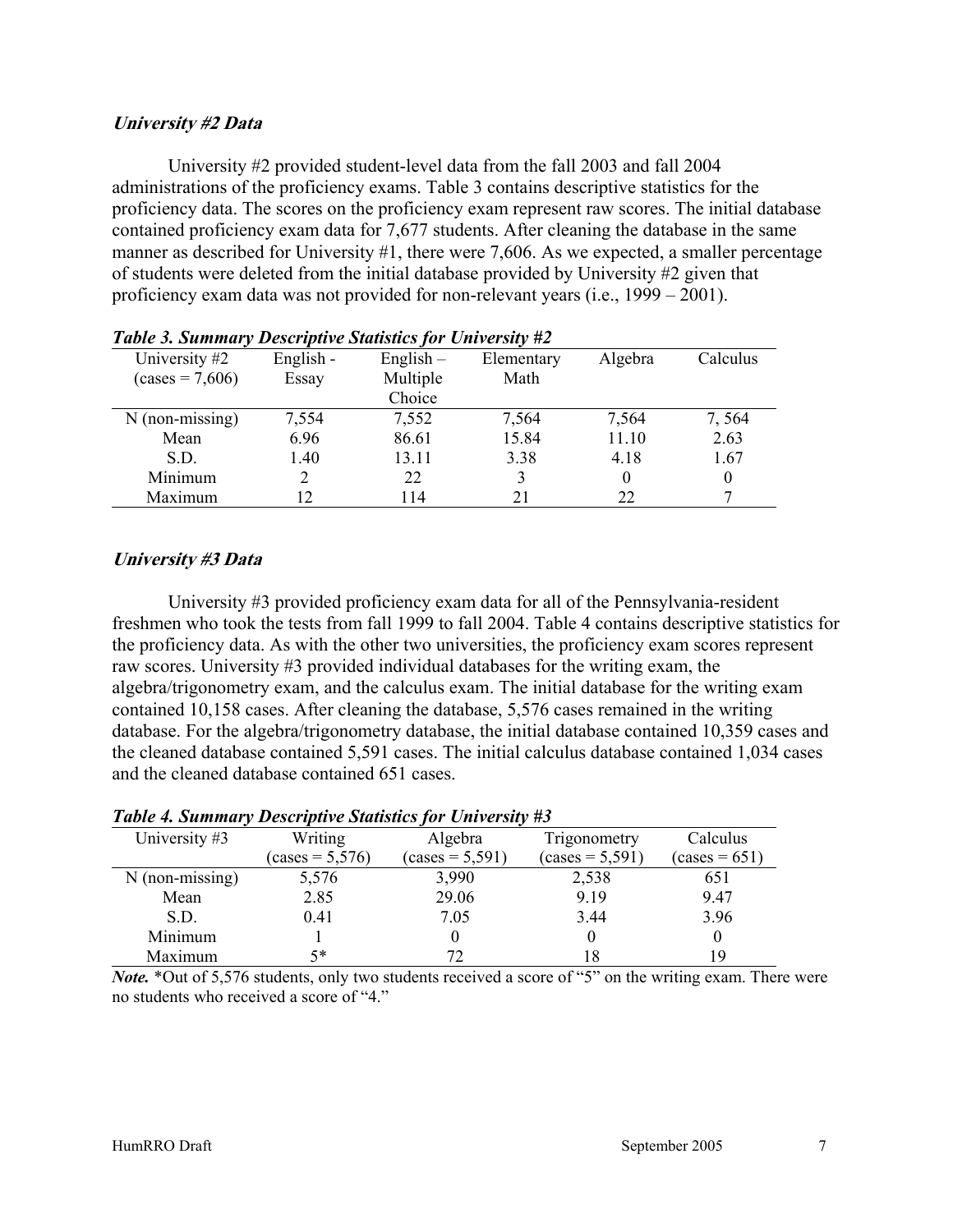#### **Matching Data**

All comparison test data had to be matched to PSSA data in order to perform correlations and other calculations. The PSSA data file was merged with each university's data file(s). Students were matched on student-level indicators provided in each file. Rules were established to ensure the consistency of merging data. Each merge attempt resulted in three files successfully merged student data, unmerged students from File 1, and unmerged students from File 2. Four merge attempts were made for each working file, and used less stringent merging criteria than the previous attempt. Each successive merge attempt was made using only students from the unmerged files. The successfully merged data was then appended to create the final working files. Table 5 presents the proportion of students retained in each of the university data files. Approximately, 50% – 70% of the cases were retained across the universities.

| Merges                                                            | No.<br>Students in<br>University<br>File | Percent of<br>University<br>File |
|-------------------------------------------------------------------|------------------------------------------|----------------------------------|
| University #1                                                     |                                          |                                  |
| Beginning Data File                                               | 28,546                                   | 100%                             |
| Final Data File with Successfully merged PSSA data                | 16,824                                   | 58.94%                           |
| University #2                                                     |                                          |                                  |
| Beginning Data File                                               | 7,606                                    | 100%                             |
| Final Data File with Successfully merged PSSA data                | 3,890                                    | 51.14%                           |
| University #3                                                     |                                          |                                  |
| Beginning Data File – Writing                                     | 5,576                                    | 100%                             |
| Final Data File with Successfully merged PSSA data – Writing      | 3,451                                    | 61.89%                           |
| Beginning Data File - Algebra                                     | 5,591                                    | 100%                             |
| Final Data File with Successfully merged PSSA data - Algebra      | 3,990                                    | 71.36%                           |
| Beginning Data File - Trigonometry                                | 2,538                                    | 100%                             |
| Final Data File with Successfully merged PSSA data - Trigonometry | 1,255                                    | 49.44%                           |
| Beginning Data File - Calculus                                    | 651                                      | 100%                             |
| Final Data File with Successfully merged PSSA data – Calculus     | 427                                      | 65.59%                           |

#### *Table 5. Percentage of Students Retained in Merged Files*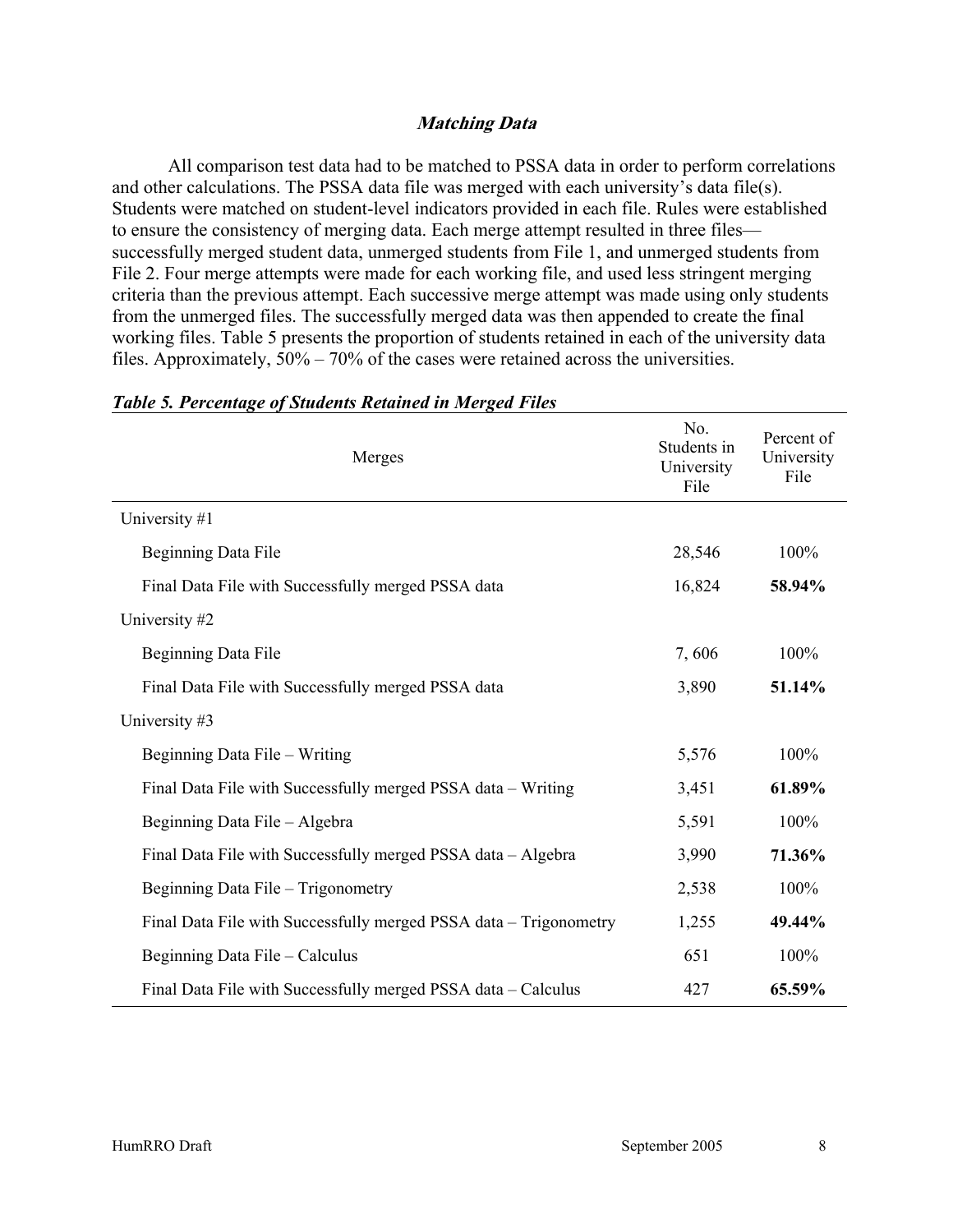An additional analysis was conducted to verify that students' scores retained in the final data set did not meaningfully differ from those whose data failed to merge. Table 6, Table 7, and Table 8 present the means, standard deviations, and numbers of cases, for matched, unmatched and total data for Universities #1, #2, and #3, respectively. The means for matched students were generally never more than approximately 1 raw score point higher than the means for unmatched students, nor more than 0.50 raw points higher than the means for the total sample. The finding of higher means for the matched students is typical in investigations of this type (e.g., Koger, Thacker, & Dickinson, 2004).

|                             |       |         | University #1 |        |
|-----------------------------|-------|---------|---------------|--------|
| Subject                     |       | Matched | Unmatched     | Total  |
|                             | Mean  | 25.85   | 25.74         | 25.80  |
| English                     | S.D.  | 9.67    | 9.71          | 9.69   |
|                             | $N^*$ | 16,215  | 11,312        | 27,510 |
|                             | Mean  | 13.57   | 13.15         | 13.40  |
| <b>Basic</b>                | S.D.  | 3.02    | 3.34          | 3.17   |
| Math                        | N     | 16,815  | 11,733        | 28,530 |
|                             | Mean  | 13.00   | 12.52         | 12.80  |
| Algebra                     | S.D.  | 4.26    | 4.42          | 4.33   |
|                             | N     | 16,811  | 11,733        | 28,526 |
|                             | Mean  | 10.66   | 9.78          | 10.30  |
| <b>Business</b><br>Calculus | S.D.  | 7.07    | 6.90          | 7.01   |
|                             | N     | 16,802  | 11,730        | 28,514 |
|                             | Mean  | 12.90   | 11.89         | 12.48  |
| Calculus                    | S.D.  | 8.16    | 7.90          | 8.07   |
|                             | N     | 16,801  | 11,730        | 28,513 |

*Table 6. University #1 Descriptive Statistics for Matched, Unmatched, and Total Students* 

*Note.* Due to a few non-valid merges, the numbers of matched and unmatched cases do not exactly equal the number of total students. This is not surprising given that we did not have a unique identifier on which to match students.

 $* N =$  non-missing data.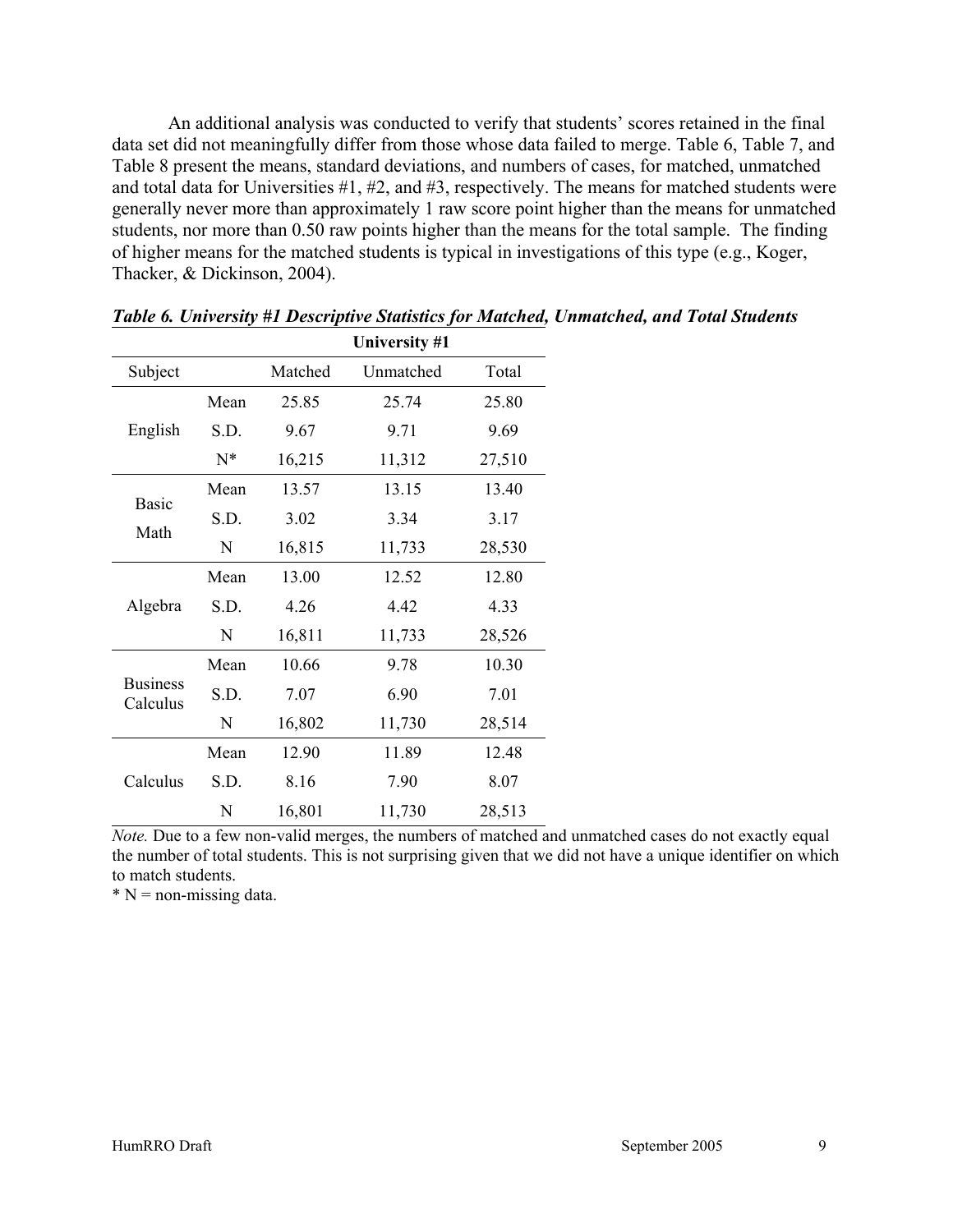|                    |       |         | University #2 |       |
|--------------------|-------|---------|---------------|-------|
| Subject            |       | Matched | Unmatched     | Total |
| $English -$        | Mean  | 6.97    | 6.96          | 6.96  |
| Essay              | S.D.  | 1.41    | 1.40          | 1.40  |
|                    | $N^*$ | 3,875   | 3,682         | 7,554 |
| $English -$        | Mean  | 86.72   | 86.50         | 86.61 |
| Multiple           | S.D.  | 13.12   | 13.09         | 13.11 |
| Choice             | N     | 3,875   | 3,680         | 7,552 |
|                    | Mean  | 15.86   | 15.82         | 15.84 |
| Elementary<br>Math | S.D.  | 3.43    | 3.33          | 3.38  |
|                    | N     | 3,870   | 3,697         | 7,564 |
|                    | Mean  | 11.29   | 10.90         | 11.10 |
| Algebra            | S.D.  | 4.25    | 4.10          | 4.18  |
|                    | N     | 3,870   | 3,697         | 7,564 |
|                    | Mean  | 2.70    | 2.57          | 2.63  |
| Calculus           | S.D.  | 1.70    | 1.64          | 1.67  |
|                    | N     | 3,870   | 3,697         | 7,564 |

*Table 7. University #2 Descriptive Statistics for Matched, Unmatched, and Total Students* 

*Note.* Due to a few non-valid merges, the numbers of matched and unmatched cases do not exactly equal the number of total students. This is not surprising given that we did not have a unique identifier on which to match students.

 $*$  N = non-missing data.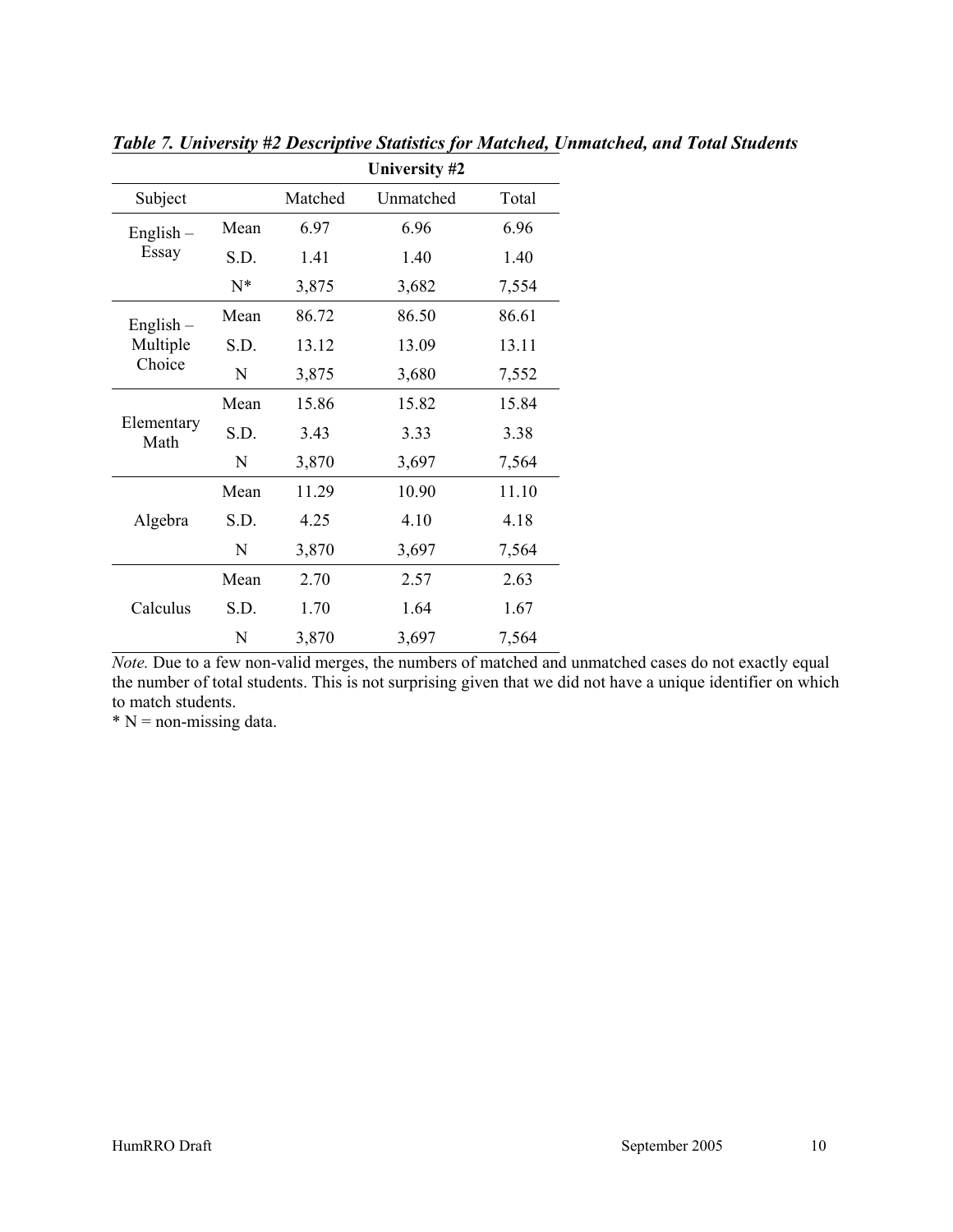|              |       |         | University #3 |       |
|--------------|-------|---------|---------------|-------|
| Subject      |       | Matched | Unmatched     | Total |
|              | Mean  | 2.84    | 2.87          | 2.85  |
| Writing      | S.D.  | 0.40    | 0.42          | 0.41  |
|              | $N^*$ | 3,451   | 2,128         | 5,576 |
|              | Mean  | 29.66   | 28.54         | 29.06 |
| Algebra      | S.D.  | 6.99    | 7.06          | 7.05  |
|              | N     | 1,838   | 2,153         | 3,990 |
|              | Mean  | 9.35    | 9.03          | 9.19  |
| Trigonometry | S.D.  | 3.31    | 3.55          | 3.44  |
|              | N     | 1,255   | 1,284         | 2,538 |
|              | Mean  | 9.74    | 8.96          | 9.47  |
| Calculus     | S.D.  | 3.93    | 3.97          | 3.96  |
|              | N     | 427     | 224           | 651   |

*Table 8. University #3 Descriptive Statistics for Matched, Unmatched, and Total Students* 

*Note.* Due to a few non-valid merges, the numbers of matched and unmatched cases do not exactly equal the number of total students. This is not surprising given that we did not have a unique identifier on which to match students.

 $* N =$  non-missing data.

#### **Relationships Among Measures of Student-Level Performance**

This section presents relationships among PSSA and other measures of student performance by examining correlations among the various measures. The other measures of student performance investigated in this study are: (1) students' scores on the university proficiency exams, and (2) students' course GPAs in their first college English course and their first college math course.

Correlations are more informative than are the relative means of the different assessments. We cannot simply compare the PSSA means with the university means because each is on a different scale. The PSSA is on a transformed scale and the university proficiency exams use raw scores. Just as water's freezing point is either 0 or 32 degrees depending on whether one uses the Celsius or Fahrenheit temperature scale, student proficiency could be represented by essentially any number one chooses to define. It is true that water freezes at different numbers of degrees depending on the scale we choose, but if several temperatures are measured on each scale and correlated together, the correlation would be perfect. Similarly, if PSSA and the proficiency exams and course GPA's measure a particular content construct in much the same way, then we can expect a high correlation even though the tests are on different scales. If the correlation is low, we can surmise that the construct the tests are measuring is different. The correlation coefficient is always between -1 and +1, the closer the correlation is to +/-1, the closer to a perfect linear relationship. However, correlations are never perfect due to measurement error inherent in all measures. As a general rule of thumb, correlations less than .30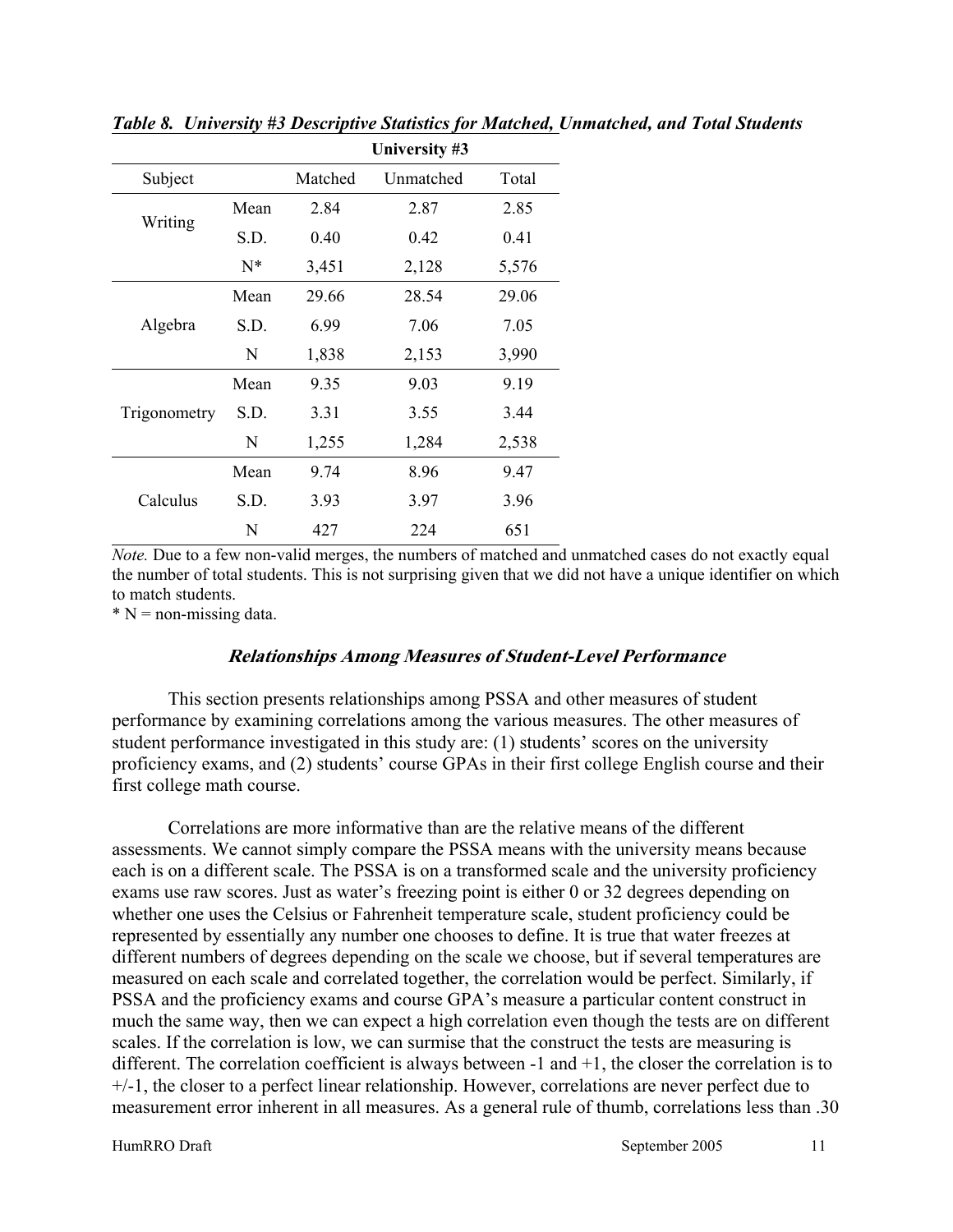are generally considered weak, correlations .40 to .60 are generally considered moderate, and correlations above .60 are generally considered moderately strong to strong.

#### **Convergent Validity**

Pearson correlations<sup>3</sup> were calculated for the merged files. The tables differentiate between the correlations among the content areas within each of the different assessments from the correlations between the different kinds of assessments (Campbell & Fiske, 1959), thus allowing for the examination of the following relationships:

- The same content area within different achievement measures, or convergent validity coefficients (Campbell & Fiske, 1959). (These correlations are in bold and underlined)
- Different content areas within the same achievement measures. (These correlations are in italics.)
- Different content areas within different achievement measures. (These correlations are in bold, but not underlined.)

In correlation tables of this type, the expectation is for the highest correlations to be between different measures of the same content. Then, because of similarities in test-taking strategies or other method effects, the next highest correlations are typically those between different content, but measured by the same method of assessment. Correlations between different content areas within different measures should be the lowest in the table.

*University #1 Correlations.* The correlations for PSSA, the proficiency exams, and course GPAs for University #1 are shown in Table 9. Not surprisingly, the correlations between the four math scores on the proficiency exam are quite strong, particularly among algebra, business math and calculus ( $r = 0.76$  to 0.94). The basic math score tended to have somewhat weaker correlations with the business math and calculus scores  $(r = 0.59$  and 0.56, respectively). Interestingly, the correlations between the English exam and the math exams were similar in magnitude to the basic math—business math and basic math—calculus correlations ( $r = 0.54$  to 0.53). The correlation between PSSA reading and math  $(r = 0.63)$  was slightly stronger than were the correlations between the English and math proficiency exams for University #1.

The convergent validity coefficient between PSSA reading and the English proficiency exam was moderately strong  $(r = 0.59)$ . The convergent validity coefficients between PSSA math and the math proficiency exam tended to be stronger; this is a common finding in research of this type (e.g., Bacci, Koger, Hoffman, & Thacker, 2003; Sinclair & Thacker, 2004). The strongest math-to-math correlation was between PSSA math and the algebra proficiency exam (*r*   $= 0.75$ ), and the weakest was between PSSA math and the basic math proficiency exam ( $r =$ 0.68), which was still quite strong. Finally, as expected, the correlations between different content areas on the different assessments were among the lowest ( $r = 0.45$  to 0.57).

 $\overline{a}$ 

 $3$  Given the extremely large sample sizes, tests of statistical significance are irrelevant. All reported relationships are statistically significant; that is, unlikely to be due to chance. Therefore, the report focuses on interpretation of the results.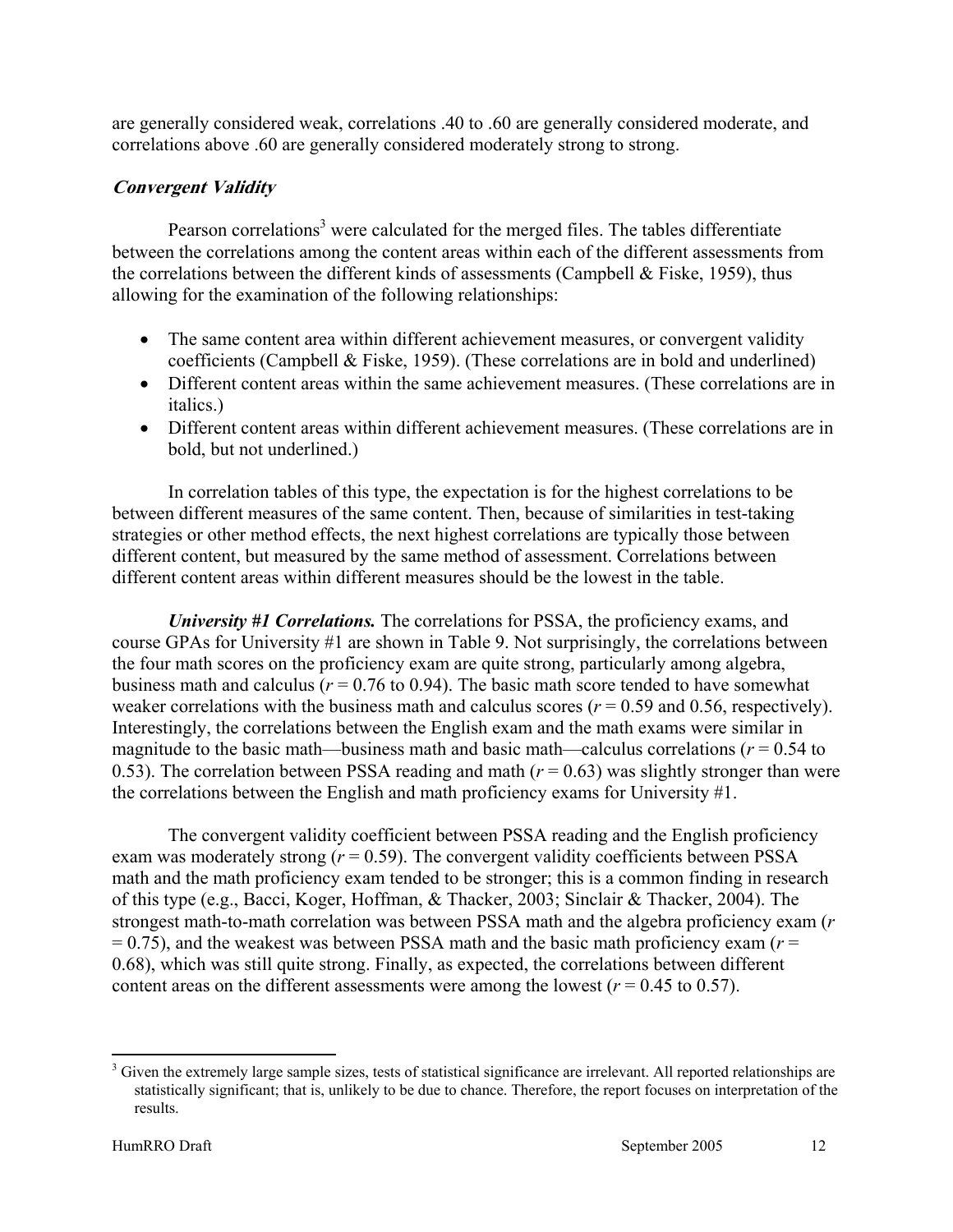Overall, the PSSA correlations and University #1 proficiency exam correlations are all positive and above 0.47. This indicates that students who do well on any one measure of any content also tend to do well on all measures and in all content areas. In a recent study of schoollevel assessment scores, Sicoly (2002) discussed the existence of a general cognitive factor that "cuts across content areas." If such a "g-factor" exists, then it would be expected that students with high ability would score well on any test, regardless of the content. Correlations presented in this report suggest that Pennsylvania students who exhibit high ability in one content area can be expected to perform well in other content areas.

Correlations with course GPAs were considerably lower than the correlations between the PSSA and the proficiency exams. However, the correlations between course GPA and PSSA  $(r = 0.29$  for reading/English and  $r = 0.27$  for math) were similar to the correlations between course GPA and the proficiency exams ( $r = 0.26$  for English and  $r = 0.19$  for math).

|             |              | <b>PSSA</b> |      |       |              | University #1 |       |       |       | <b>Course GPA</b> |
|-------------|--------------|-------------|------|-------|--------------|---------------|-------|-------|-------|-------------------|
|             | Variable     | Read        | Math | Engl. | <b>Basic</b> | Alge.         | Buss. | Calc. | Engl. | Math              |
| <b>PSSA</b> | Read         | 1.00        |      |       |              |               |       |       |       |                   |
|             | Math         | 0.63        | 1.00 |       |              |               |       |       |       |                   |
|             | Engl.        | 0.59        | 0.57 | 1.00  |              |               |       |       |       |                   |
| Univ.       | <b>Basic</b> | 0.48        | 0.68 | 0.48  | 1.00         |               |       |       |       |                   |
| #1          | Alge.        | 0.51        | 0.75 | 0.53  | 0.80         | 1.00          |       |       |       |                   |
|             | Buss.        | 0.47        | 0.74 | 0.54  | 0.59         | 0.80          | 1.00  |       |       |                   |
|             | Calc.        | 0.45        | 0.73 | 0.53  | 0.56         | 0.76          | 0.94  | 1.00  |       |                   |
| Course      | Engl.        | 0.29        | 0.25 | 0.26  | 0.23         | 0.27          | 0.25  | 0.24  | 1.00  |                   |
| <b>GPA</b>  | Math         | 0.20        | 0.27 | 0.19  | 0.19         | 0.27          | 0.27  | 0.26  | 0.39  | 1.00              |

*Table 9. Correlations for University #1* 

*University #2 Correlations.* The correlations for PSSA, the proficiency exams, and course GPAs for University #2 are shown in Table 10. The correlations among the three math components of the math proficiency exam are among the highest ( $r = 0.47$  to 0.65). The correlation between reading and math on the PSSA  $(r = 0.45)$  was stronger than the correlations between the English components (particularly the English essay) and the math components of the proficiency exams  $(r = 0.07 \text{ to } 0.24)$ .

The convergent validity coefficients between PSSA reading and the components of the English proficiency exam varied somewhat. The strongest correlation occurred between PSSA reading and the multiple choice component of the English proficiency exam ( $r = 0.64$ ). The correlation between PSSA reading and the essay component of the proficiency exam was weaker  $(r = 0.37)$ . It is not surprising that correlations with the essay component were weaker than correlations with other components of the proficiency exam. The multiple choice component of the English exam and the three multiple choice components of the math exam are likely measured on an interval scale where the difference between a score of 30 and 40, for example, is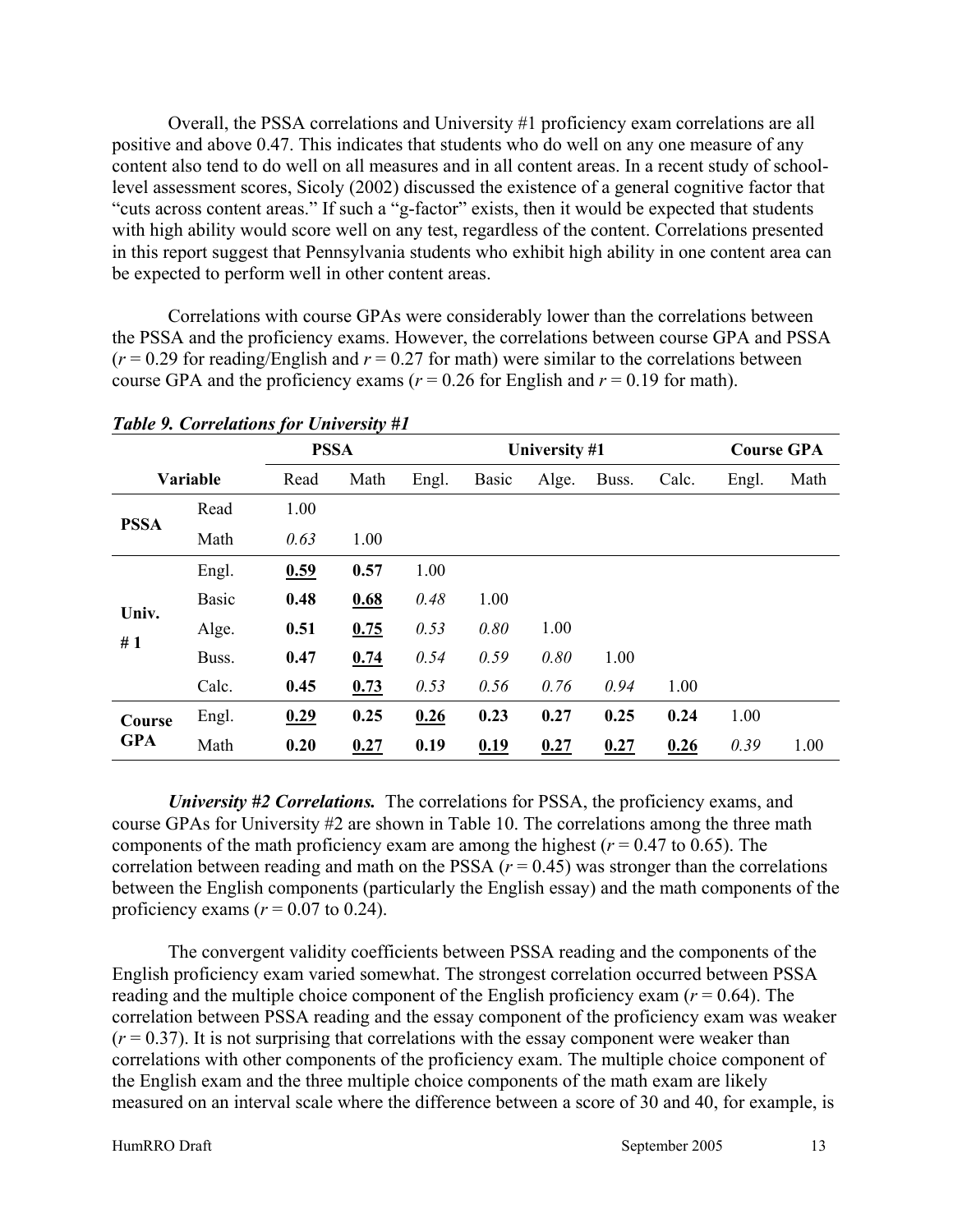essentially the same as the difference between a score of 50 and 60. The essay component is more likely to be measured on an ordinal scale where a score of "4" is better than a score "3," but the difference between a score of "3" and a score of "4" is not necessarily the same as the difference between a score of "5" and a score of "6." As a result, correlations with the essay component of the English exam are likely to be lower. Lastly, the convergent validity coefficients between PSSA math and the math proficiency exams were moderate  $(r = 0.51$  to 0.58). Finally, as expected, the correlations between different content areas on the different assessments were among the lowest  $(r = 0.16 \text{ to } 0.40)$ .

As seen with University #1, correlations with course GPAs were considerably lower than the correlations between PSSA and the proficiency exams. However, it is important to note that the correlations between course GPA and PSSA ( $r = 0.17$  for reading/English and  $r = 0.20$  for math) were similar to the correlations between course GPA and the proficiency exams ( $r = 0.08$ ) and 0.12 for English and  $r = 0.10$  to 0.15 for math).

|             |                |      | <b>PSSA</b> |       |       | University #2 |       |       |       | Course GPA |
|-------------|----------------|------|-------------|-------|-------|---------------|-------|-------|-------|------------|
| Variable    |                | Read | Math        | Engl. | Engl. | Elem.         | Alge. | Calc. |       | Math       |
|             |                |      |             | Essay | M.C.  | Math          |       |       | Engl. |            |
| <b>PSSA</b> | Read           | 1.00 |             |       |       |               |       |       |       |            |
|             | Math           | 0.45 | 1.00        |       |       |               |       |       |       |            |
|             | Engl.<br>Essay | 0.37 | 0.19        | 1.00  |       |               |       |       |       |            |
|             | Engl.<br>M.C.  | 0.64 | 0.40        | 0.44  | 1.00  |               |       |       |       |            |
| Univ.<br>#2 | Elem.<br>Math  | 0.21 | 0.58        | 0.09  | 0.24  | 1.00          |       |       |       |            |
|             | Alge.          | 0.16 | 0.56        | 0.07  | 0.19  | 0.65          | 1.00  |       |       |            |
|             | Calc.          | 0.19 | 0.51        | 0.10  | 0.20  | 0.47          | 0.61  | 1.00  |       |            |
| Course      | Engl.          | 0.17 | 0.08        | 0.08  | 0.12  | 0.02          | 0.04  | 0.05  | 1.00  |            |
| <b>GPA</b>  | Math           | 0.11 | 0.20        | 0.08  | 0.12  | 0.15          | 0.11  | 0.10  | 0.30  | 1.00       |

*Table 10. Correlations for University #2*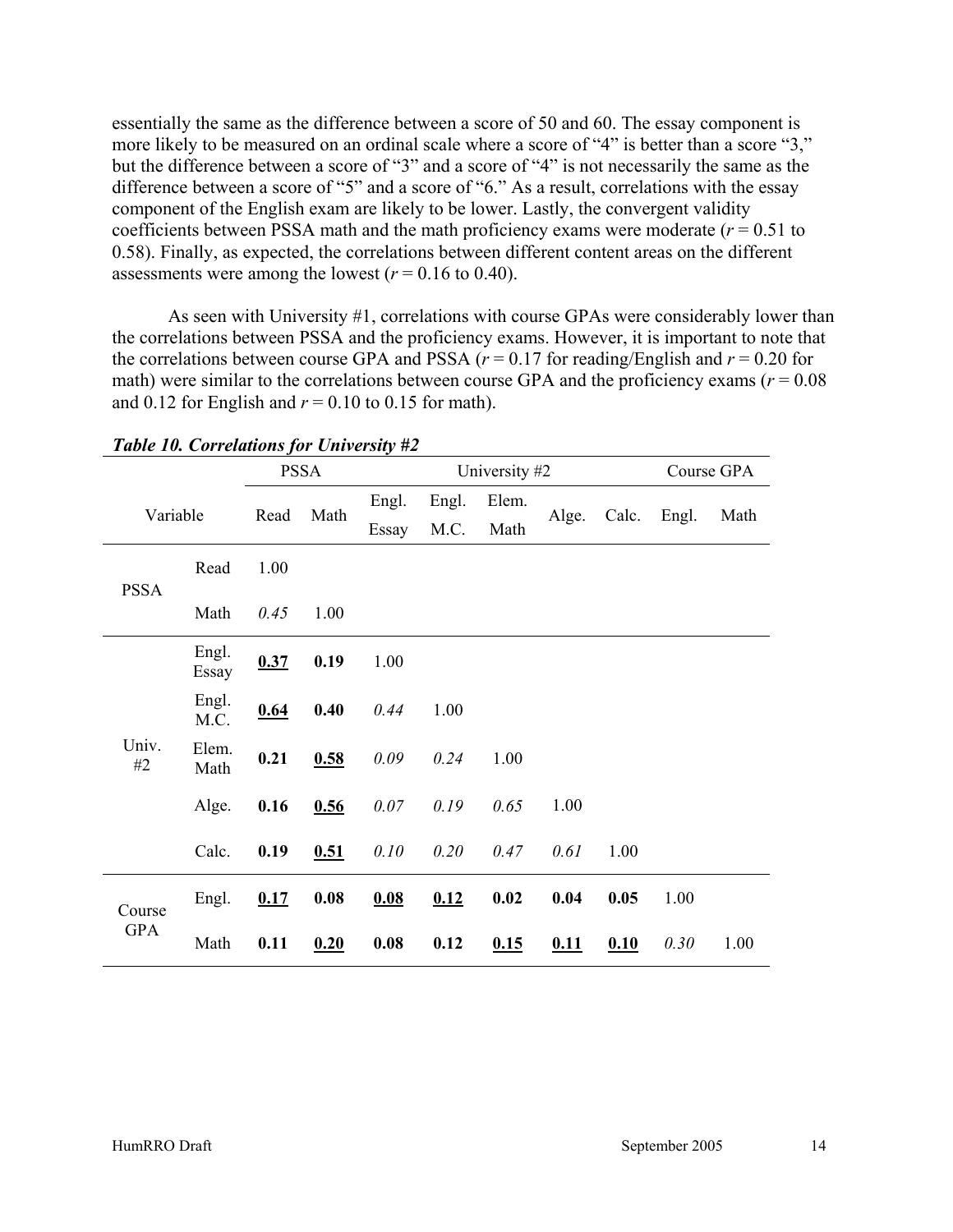*University #3 Correlations.* The correlations between PSSA and the proficiency exams for University #3 are shown in Table 11. University #3 did not provide data on students' GPAs in their first English course and first math course; consequently, correlations with these assessments are not available. Also, the students' scores on the proficiency exams for writing, algebra/trigonometry, and calculus were represented in separate databases. Consequently, no intercorrelations among these content areas are presented.

The convergent validity coefficients for PSSA reading and the writing proficiency exam were weak to moderate  $(r = 0.30)$ . The writing proficiency exam for University #3 is an essay exam; consequently, the same explanation provided above for the weaker correlations with the essay component of University #2's English proficiency exam is likely to apply here. The convergent validity coefficients between PSSA math and the math proficiency exams were stronger with the strongest being between PSSA math and the algebra proficiency exam  $(r =$  $0.52$ ).

|             |                 | <b>PSSA</b> |      |         | University #3 |       |          |  |
|-------------|-----------------|-------------|------|---------|---------------|-------|----------|--|
|             | <b>Variable</b> | Reading     | Math | Writing | Algebra       | Trig. | Calculus |  |
|             | Reading         | 1.00        |      |         |               |       |          |  |
| <b>PSSA</b> | Math            | 0.43        | 1.00 |         |               |       |          |  |
|             | Writing         | 0.30        | 0.23 | 1.00    |               |       |          |  |
| Univ.       | Algebra         | 0.22        | 0.52 | --      | 1.00          |       |          |  |
| #3          | Trig.           | 0.14        | 0.40 | $- -$   | 0.39          | 1.00  |          |  |
|             | Calculus        | 0.17        | 0.42 | --      | --            | --    | 1.00     |  |

#### *Table 11. Correlations for University #3*

#### **Predictive Validities**

Next, we more closely investigated the predictive validity of the PSSA and the proficiency exams for Universities #1 and #2 by examining the correlations between PSSA and GPAs and the correlations between the proficiency exams and GPAs broken down by course level. Students' GPAs were categorized into course levels based on the actual courses taken by the students. Categorization into course level was not based on students' score(s) on the proficiency exams (although in most cases students took the course they were recommended to take). As a result, the students in each course level contain some students who were recommended to take a higher level course based on their proficiency exam score, and some students who were recommended to take a lower level course based on their proficiency exam score. This increases the amount of variance within course level categorizations and therefore should provide conservative estimates of the proficiency exams' predictive validity.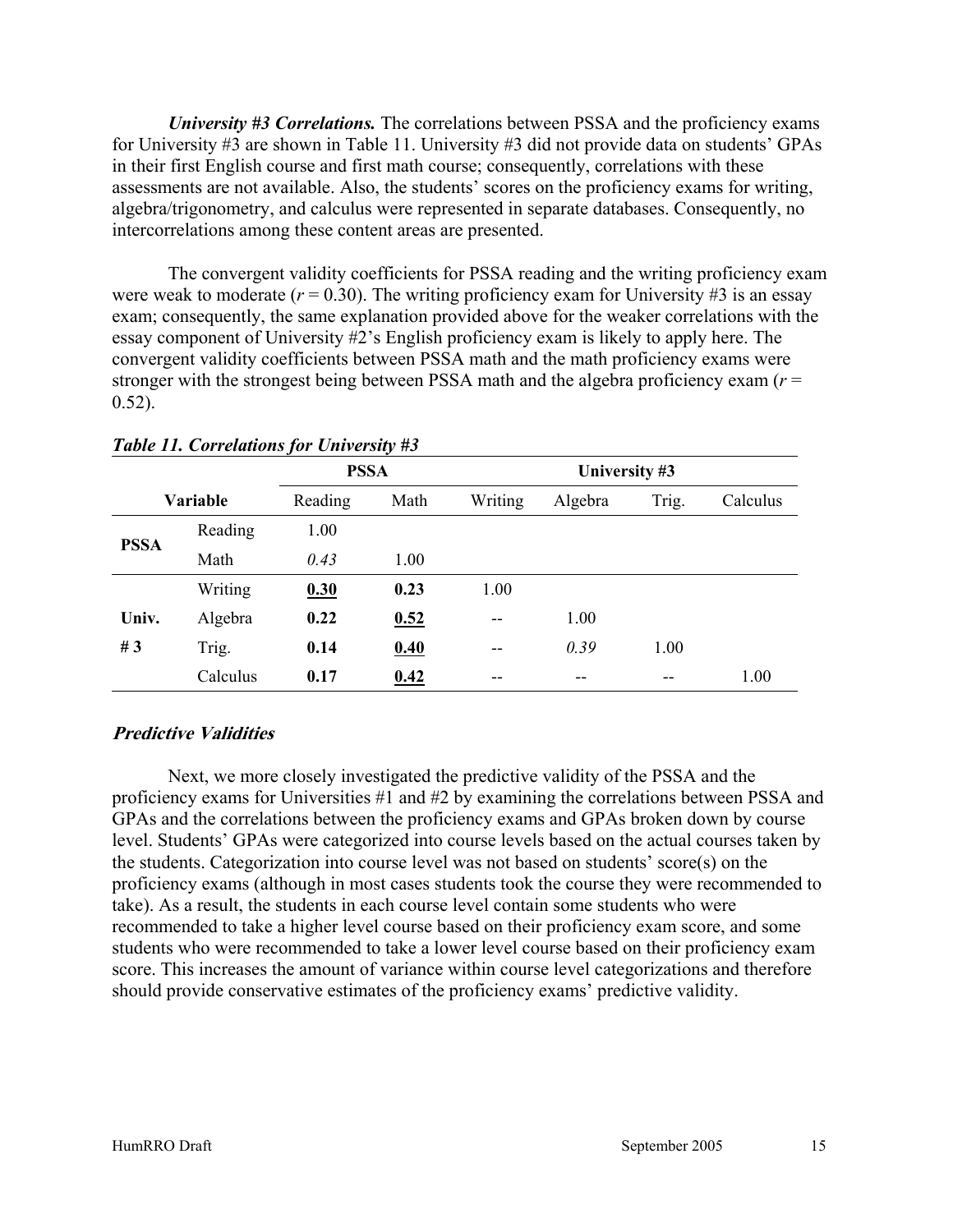*University #1 Predictive Validities.* University #1 offers multiple English courses for its freshmen students. We divided the English classes into four levels with higher levels being more advanced than lower levels. The first level represents the Basic Writing Skills course. The second level represents the Writing Tutorial course. The third level represents the Rhetoric and Composition course, and the fourth level represents the Honors Freshmen Composition course. The majority of students in the database fit into one of these categories. A few other English courses are available to freshmen, but only a minority of students took those courses; therefore, they are not included in these analyses.

As displayed in Table 12, the correlations for the two assessments with English course GPA were relatively weak regardless of the level of the course. Because the two assessments yielded similar correlations with English course GPA, this suggests that one assessment is not substantially better than the other at predicting course GPA. Despite these similarities, PSSA did exhibit slightly stronger correlations for three of the four English course categories (*r* = 0.23 to 0.24 for PSSA vs.  $r = 0.07$  to 0.22 for University #1 proficiency exam). Honors Composition was the only course for which the proficiency exam had a higher correlation than the PSSA reading exam, although this correlation was only 0.10.

| <b>GPAs by Course Category</b> |   | University #1<br>English Exam | <b>PSSA Reading</b> |
|--------------------------------|---|-------------------------------|---------------------|
| Level 1                        | r | 0.07                          | 0.23                |
| <b>Basic Writing Skills</b>    | N | 2,027                         | 2,244               |
| Level 2                        | r | 0.20                          | 0.24                |
| <b>Writing Tutorial</b>        | N | 483                           | 502                 |
| Level 3                        | r | 0.22                          | 0.24                |
| Rhetoric and Comp.             | N | 10,803                        | 10,965              |
| Level 4                        | r | 0.10                          | 0.08                |
| Honors Comp.                   | N | 1,158                         | 1,152               |

| Table 12. English/Reading Predictive Validities for University #1 |  |  |  |  |  |  |
|-------------------------------------------------------------------|--|--|--|--|--|--|
|-------------------------------------------------------------------|--|--|--|--|--|--|

Table 13 compares the correlations between University #1 scores on the math proficiency exam and math course GPA with the correlations between PSSA math and math course GPA. These correlations are broken down by course level. We divided the math classes into six levels with higher levels being more advanced than lower levels. Level 1 is composed of Developmental Mathematics, Elementary Geometry with Problem Solving, and Basic Skills, Level 2 represents Intermediate Algebra, Level 3 represents College Algebra I, Level 4 is composed of College Algebra II, Analytic Geometry, and Plane Trigonometry, Level 5 is composed of Techniques of Calculus I and Calculus with Analytic Geometry I, and Level 6 is composed of Techniques of Calculus II and Calculus with Analytic Geometry II. There were a few other math courses available, although few students were enrolled in those courses; consequently, they were excluded from these analyses. Overall, the magnitudes of the PSSA correlations with course GPA were similar to the proficiency exam correlations with course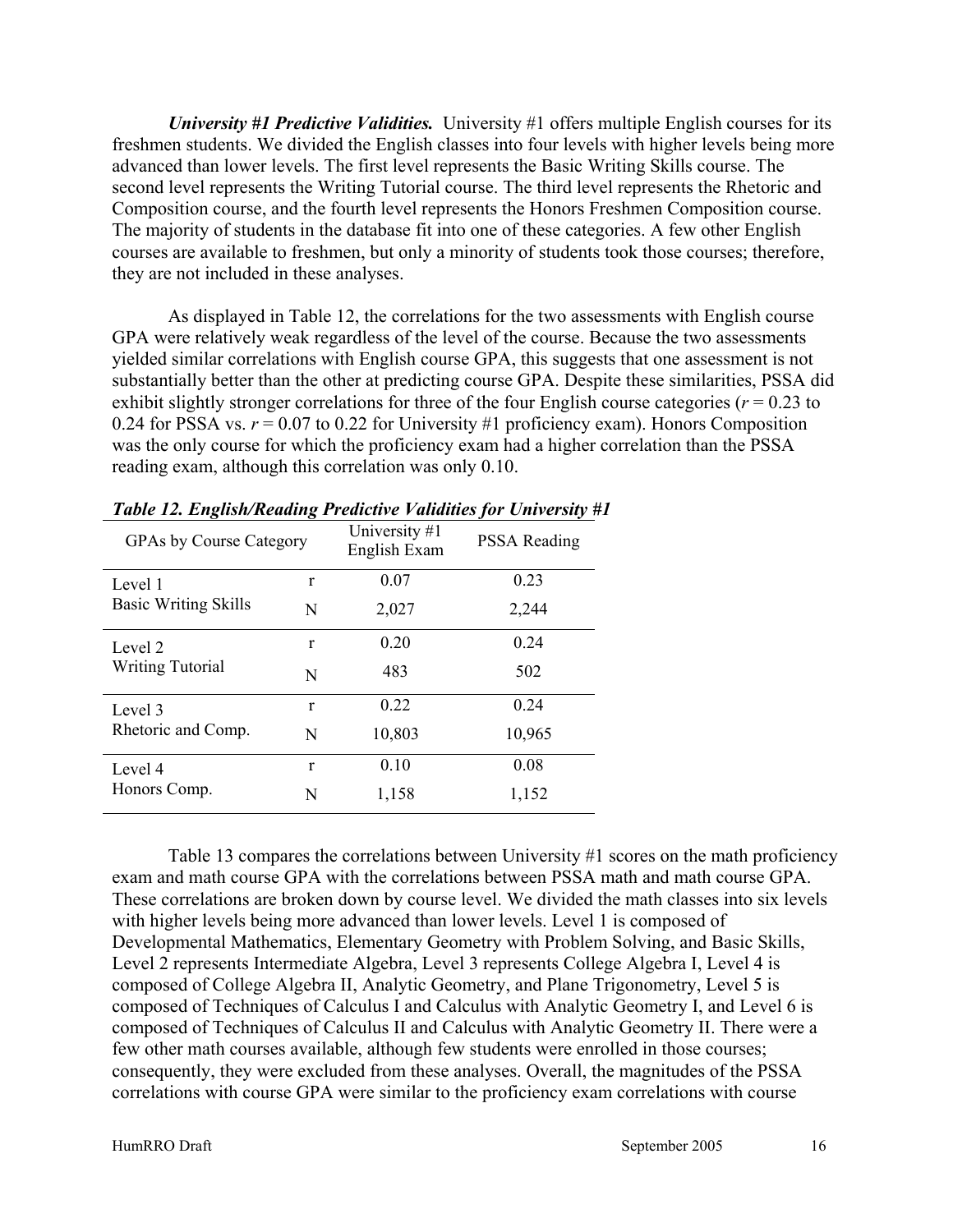GPA, thereby suggesting that one assessment is not substantially better than the other at predicting math course GPA.

Despite the similarities, there were some subtle differences between the two assessment types. As displayed in Table 13, the strongest correlation occurred between the algebra proficiency exam and GPA in the Level 3 course (College Algebra I)  $(r = 0.34)$ . The weakest correlation occurred between the business proficiency exam and GPA in the Level 2 course (Intermediate Algebra) for which there was a slight negative relationship  $(r = -0.02)$ . The business proficiency exam was the best predictor of GPA in the Level 5 courses (Calculus I)  $(r =$ 0.33). Interestingly, the algebra proficiency exam was a slightly better predictor of GPA in the Level 6 courses (Calculus II)  $(r = 0.24)$  than the calculus proficiency exam  $(r = 0.22)$ . Level 1 and Level 2 courses tended to exhibit the lowest correlations with the two assessments.

| GPAs by Course<br>Category |              | University $#1$<br>Basic Math | University #1<br>Algebra | University #1<br>Business Ma. | University $#1$<br>Calculus | PSSA Math |
|----------------------------|--------------|-------------------------------|--------------------------|-------------------------------|-----------------------------|-----------|
| Level 1                    | $\mathbf{r}$ | 0.08                          | 0.18                     | 0.08                          | 0.09                        | 0.21      |
| <b>Basic Math</b>          | N            | 398                           | 398                      | 396                           | 395                         | 389       |
| Level 2                    | $\mathbf{r}$ | 0.12                          | 0.15                     | $-0.02$                       | $-0.01$                     | 0.19      |
| Intermediate Alge.         | N            | 850                           | 849                      | 849                           | 850                         | 842       |
| Level 3                    | $\mathbf{r}$ | 0.20                          | 0.34                     | 0.28                          | 0.26                        | 0.29      |
| College Algebra I          | N            | 4,516                         | 4,516                    | 4,511                         | 4,511                       | 4,487     |
| Level 4                    | $\mathbf{r}$ | 0.06                          | 0.16                     | 0.22                          | 0.16                        | 0.15      |
| College Algebra II         | N            | 2,217                         | 2,216                    | 2,216                         | 2,216                       | 2,200     |
| Level 5                    | $\mathbf{r}$ | 0.10                          | 0.25                     | 0.33                          | 0.30                        | 0.24      |
| Calculus I                 | N            | 4,042                         | 4,042                    | 4,041                         | 4,041                       | 4,028     |
| Level 6                    | $\mathbf{r}$ | 0.14                          | 0.24                     | 0.22                          | 0.22                        | 0.20      |
| Calculus II                | N            | 449                           | 449                      | 448                           | 448                         | 447       |

### *Table 13. Math Predictive Validities for University #1*

*University #2 Predictive Validities.* University #2 has a less fine-grained distinction among the English courses offered for its freshmen students than University #1. Depending on an incoming student's score on the English proficiency exam, the university recommends that the student take either the pre-college composition course or the standard freshmen composition course. If the student receives a writing verdict of "7," then the student receives an exemption from freshman composition<sup>4</sup>.

Overall, the correlations for the two assessments types with English course GPA were relatively weak regardless of the level of the course (see Table 14). This was particularly true for

 $\overline{a}$ 

<sup>&</sup>lt;sup>4</sup> Recall that "writing verdict" is based on a combination of the essay exam, the multiple choice exam, SAT verbal score, and high school percentile rank. Scores range from  $1 - 7$ .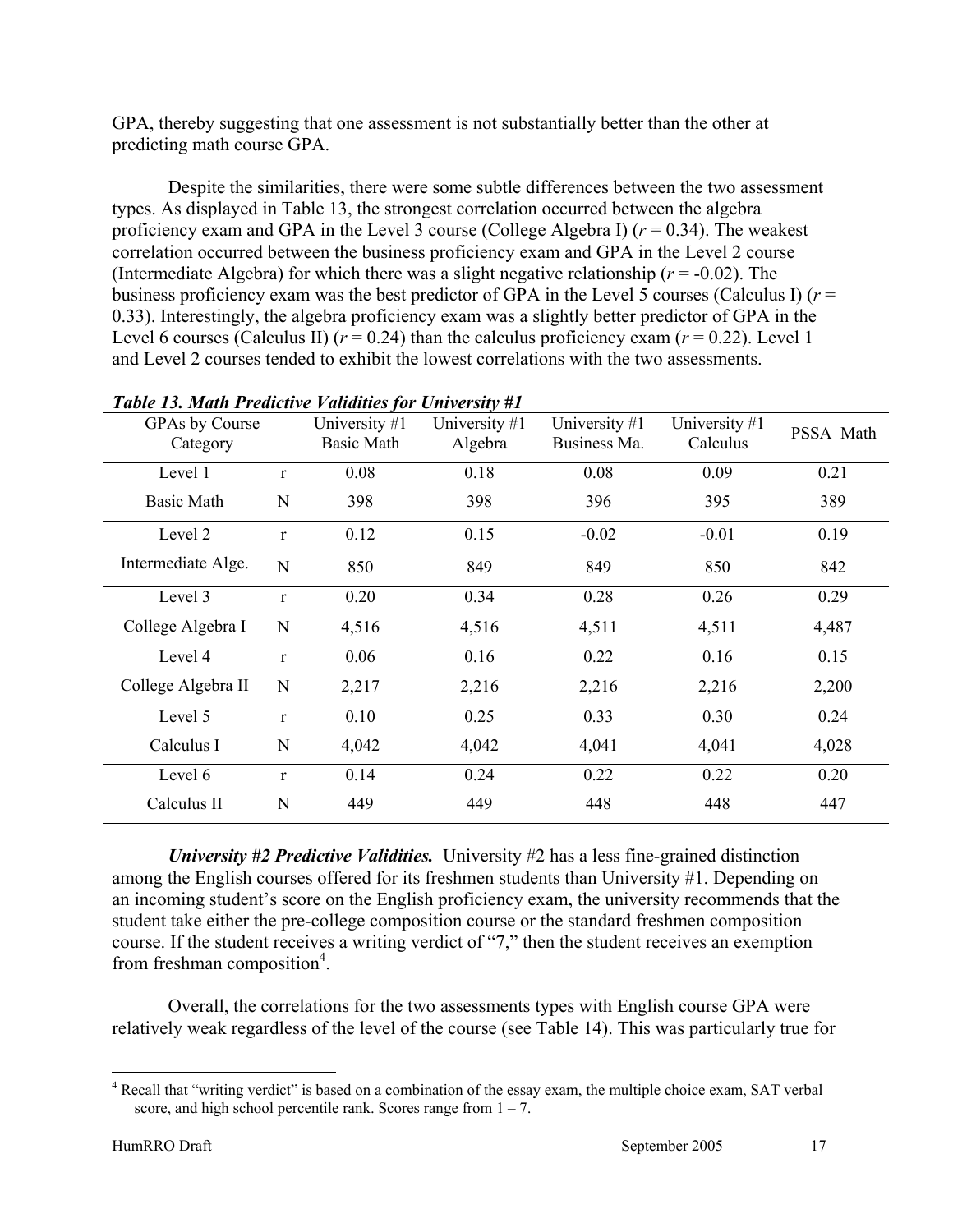the essay component of the English proficiency exam, which is not surprising giving the constraints of its ordinal measurement scale. The multiple choice component of the English proficiency exam and the reading portion of the PSSA did a similar job at predicting students' GPAs in the Level 1 and Level 2 courses, although the proficiency exam was a slightly better predictor. Because the two assessments yielded similar correlations with English course GPA, this suggests that one assessment is not substantially better than the other at predicting course GPA.

| <b>GPAs by Course Category</b>      |   | University #2<br><b>English Essay</b> | University #2<br>English M.C. | <b>PSSA Reading</b> |
|-------------------------------------|---|---------------------------------------|-------------------------------|---------------------|
| Level 1<br>Pre-College              | r | 0.04                                  | 0.25                          | 0.21                |
| <b>Composition Course</b>           | N | 740                                   | 740                           | 736                 |
| Level 2<br><b>Standard Freshman</b> | r | 0.10                                  | 0.24                          | 0.17                |
| <b>Composition Course</b>           | N | 1774                                  | 1772                          | 1768                |

*Table 14. English/Reading Predictive Validities for University #2* 

Table 15 compares the correlations between University #2 scores on the math proficiency exam and math course GPA with the correlations between PSSA math and math course GPA. These correlations are broken down by course level. We divided the math classes into four levels with higher levels being more advanced than lower levels. Level 1 represents Pre-College Elementary Algebra, Level 2 represents Intermediate Algebra, Level 3 represents Calculus I, and Level 4 represents Calculus II. There were a few other math courses offered, although the vast majority of freshmen took one of these classes.

The strongest correlation occurred between the elementary math component of the university proficiency exam and students' GPAs in the Level 1 math course  $(r = 0.42)$ . This seems logical in that it makes sense that a test of one's elementary math skills should be a reasonably good predictor of one's success in a basic math class. Interestingly, however, the strongest correlation between PSSA math and students' GPAs also occurred for the Level 1 math course  $(r = 0.35)$ . That is, students' math scores on the PSSA were better able to predict students' GPAs in the basic math course than in any of the higher level math courses. Also among the highest correlations was the correlation between the algebra component of the university exam and students' GPAs in the highest level math course (Calculus II). Interestingly, the algebra component of the proficiency exam did a better job of predicting calculus GPA than the calculus component of the proficiency exam. This was true for both Level 3 (Calculus I) and Level 4 (Calculus II) math courses. Lastly, it is of note that the majority of freshmen took Level 2 math courses. PSSA math did a better job at predicting students' GPAs at this level than any component of the university proficiency exam, although this correlation was only weak to moderate  $(r = 0.27)$ .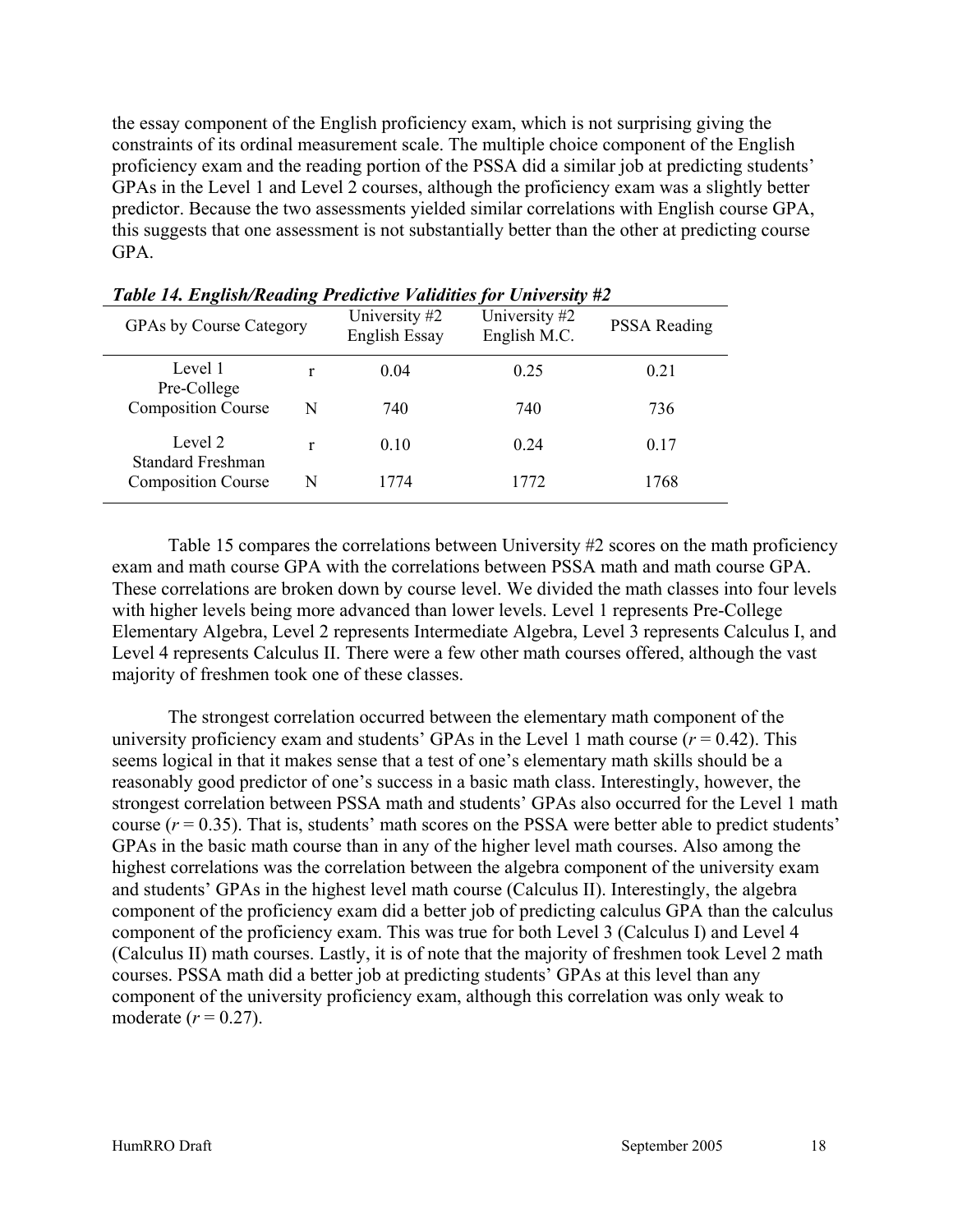| <b>GPAs by Course Category</b> |              | University #2<br><b>Elementary Math</b> | University #2<br>Algebra | University #2<br>Calculus | PSSA Math |
|--------------------------------|--------------|-----------------------------------------|--------------------------|---------------------------|-----------|
| Level 1                        | $\mathbf r$  | 0.42                                    | 0.30                     | 0.10                      | 0.35      |
| Pre-College Algebra            | N            | 286                                     | 286                      | 286                       | 283       |
| Level 2                        | $\mathbf{r}$ | 0.17                                    | 0.19                     | 0.15                      | 0.27      |
| Intermediate Algebra           | N            | 1258                                    | 1258                     | 1258                      | 1259      |
| Level 3                        | $\mathbf{r}$ | 0.08                                    | 0.17                     | 0.14                      | 0.08      |
| Calculus I                     | N            | 338                                     | 338                      | 338                       | 339       |
| Level 4<br>Calculus II         | $\mathbf{r}$ | 0.05                                    | 0.39                     | 0.20                      | 0.15      |
|                                | N            | 171                                     | 171                      | 171                       | 171       |

#### *Table 15. Math Predictive Validities for University #2*

#### **Illustration of Relationships**

Figures 1 to 7 present box plots that illustrate relationships between PSSA scores and university proficiency exam scores. These graphs further illustrate the relationships between university proficiency exams and PSSA in both reading and math. The boxes and whiskers in each plot represent the distribution of university scores versus the varying levels of the corresponding grouping of PSSA scores. Each box represents 50% of the students within each of the university categories along the X-axis. The median is represented by the line in the box. The whiskers represent the spread of the distribution of students calculated at 1.5 times the length of the box. This spread should include approximately 99.3% of all students for the given university category. Two sets of cut scores are illustrated in the figures. The grouping of scores on the xaxis corresponds to the cut scores on the proficiency exams for making course recommendations. The second set of cut scores is represented by the dashed horizontal lines that have been added to show the  $11<sup>th</sup>$  grade PSSA performance levels (i.e., cut scores).<sup>5</sup> Sample sizes within each category along the X-axis are noted.<sup>6</sup> Tables 16 to 20 show the percent of students who scored at or above proficient on the PSSA (cut score of 1290 for reading and 1310 for math), and who took at least the standard level freshman course in English (e.g., Writing Composition) or the standard level freshmen course in math (e.g., College Algebra).

 $\overline{a}$ 

<sup>&</sup>lt;sup>5</sup> On June 30, 2005 the Pennsylvania State Board of Education adopted a new set of cut scores. However, given that the current data are based on the former PSSA cut scores, those cut scores are provided in this report. 6

 University cut scores on the proficiency exams reflect the decision points for course recommendations; however, not all students followed those recommendations; this accounts for differences in samples sizes in the figures as compared to the sample sizes listed in the previous tables.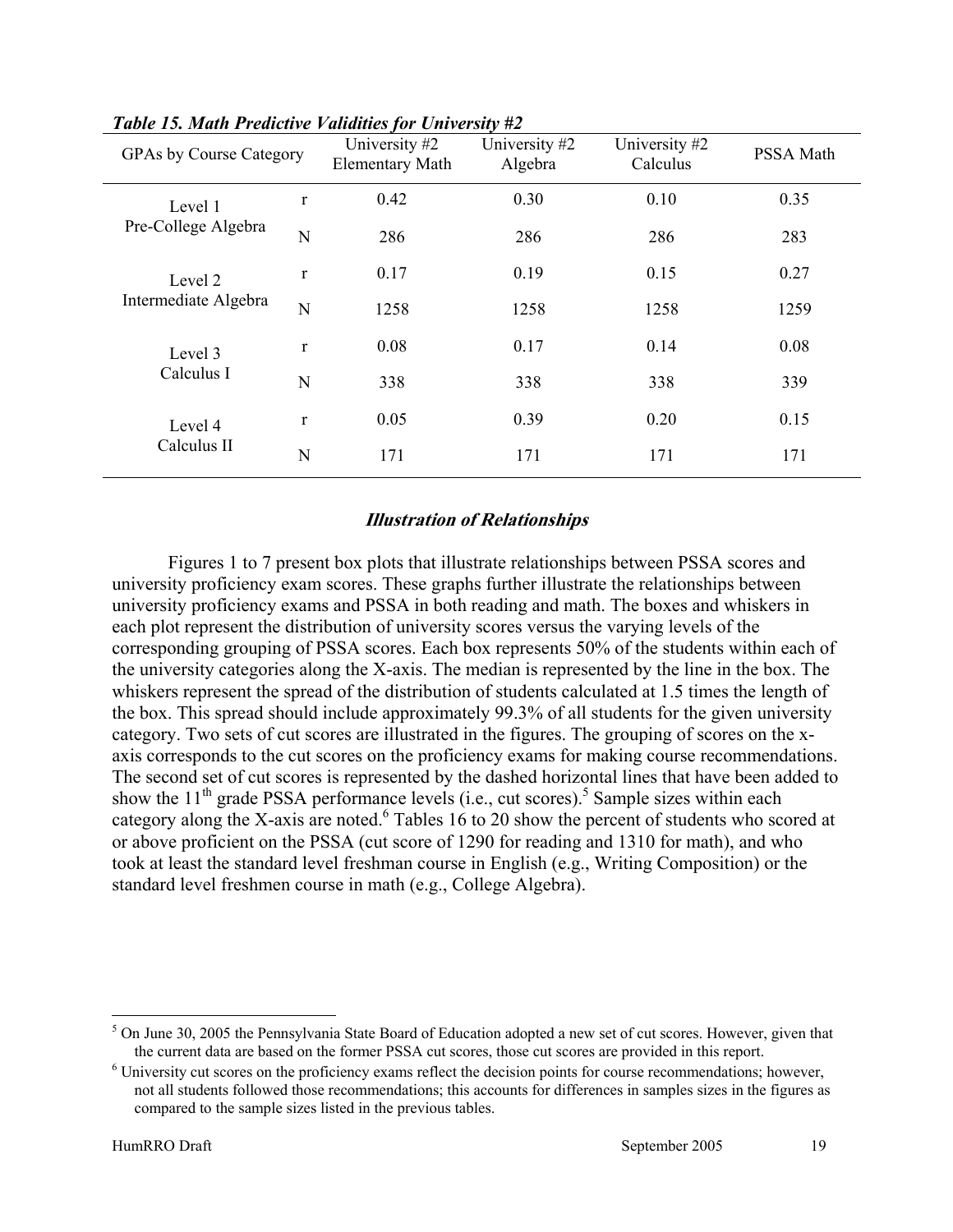#### **University #1 Illustrative Relationship with PSSA**

*English/Reading.* Figure 1 shows the relationship between the PSSA reading score on the y-axis and the University #1 English score on the x-axis. The figure shows a distinct stairstep. Eleventh graders who scored in the Below Basic and Basic performance levels on PSSA reading tended to score in the bottom level of the English proficiency exam; these students were recommended to take the Basic Writing Skills course. The majority of 11th graders who scored in the proficient performance level on PSSA reading scored in Level 2 and Level 3 of the university exam, resulting in a recommendation to take either the Writing Tutorial course or the Rhetoric and Composition course. Finally, the 11th graders who scored in the Advanced performance level on PSSA reading tended to score in the top level on the proficiency exam; these students received recommendations to enroll in the Honors Composition course.



*Figure 1. Relationship between University #1 English Scores and PSSA Reading Scores.*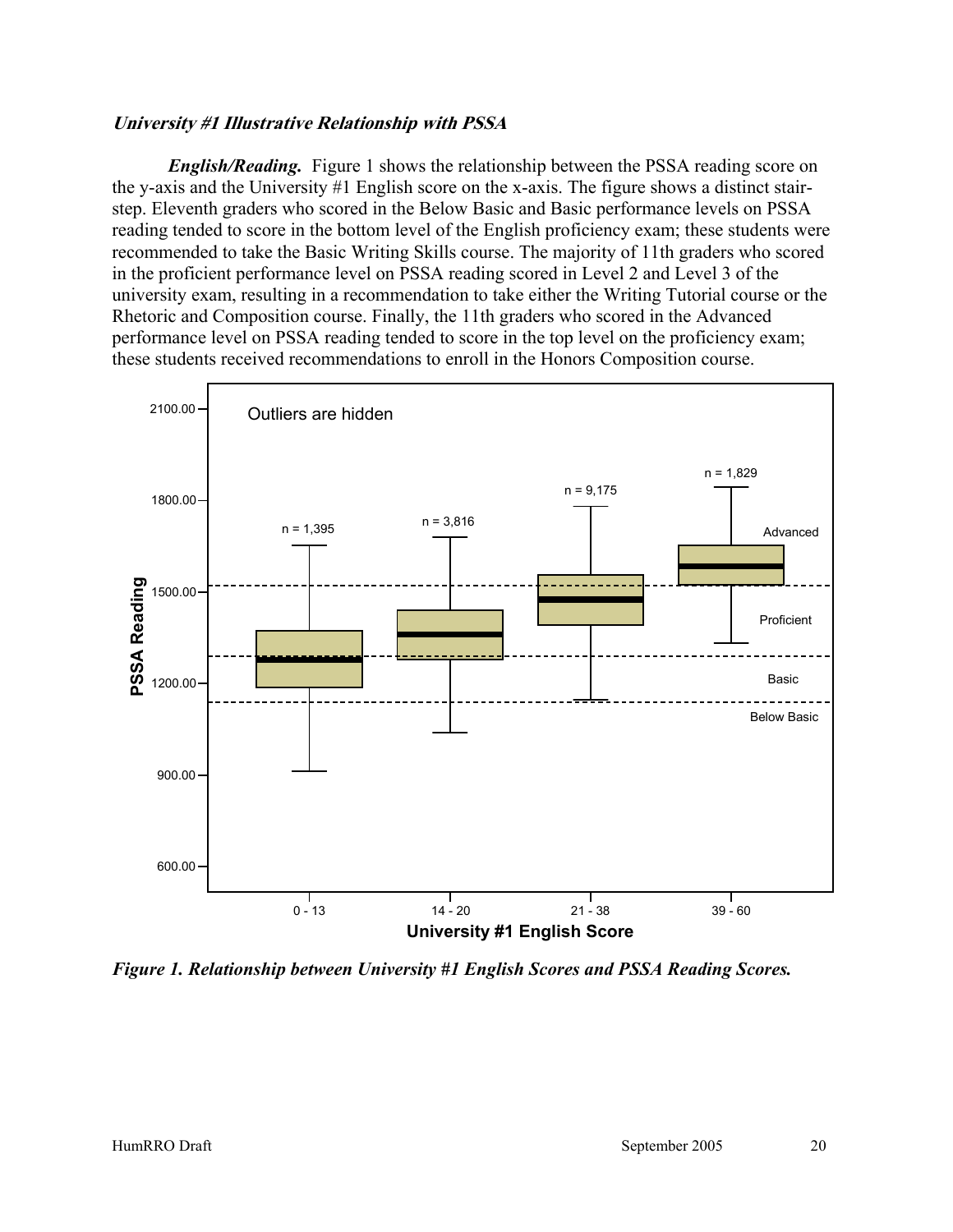Table 16 demonstrates that 90.7% of students who scored at least 1290 (i.e., proficient or above) on their 11th grade PSSA reading assessment took at least the standard level freshmen composition course.

|                         | PSSA English | <b>PSSA English</b> |
|-------------------------|--------------|---------------------|
|                         | < 1290       | $\ge$ 1290          |
|                         | 1148         | 1194                |
| Basic English           | 48.7%        | $9.3\%$             |
| <b>Standard English</b> | 1211         | 11,610              |
| and Above               | 51.3%        | 90.7%               |

#### *Table 16. University #1 PSSA Cut Score by College English Course*

#### *Math.*

Figure *2* shows the relationship between the PSSA math score on the y-axis and the University #1 math scores on the x-axis. Once again, the figure shows a distinct stair-step. Eleventh graders who scored in the Below Basic and Basic performance levels on PSSA math tended to score in the two lowest levels of the math proficiency exam; these students received recommendations to take beginning level math courses. The majority of eleventh graders who scored in the proficient performance level on PSSA math scored in the middle two levels of the university math exam, and received recommendations to take intermediate level math courses. Finally, the eleventh graders who scored in the Advanced performance level on PSSA math tended to score in the two highest levels of the math proficiency exam; these students received recommendations to enroll in advanced math courses.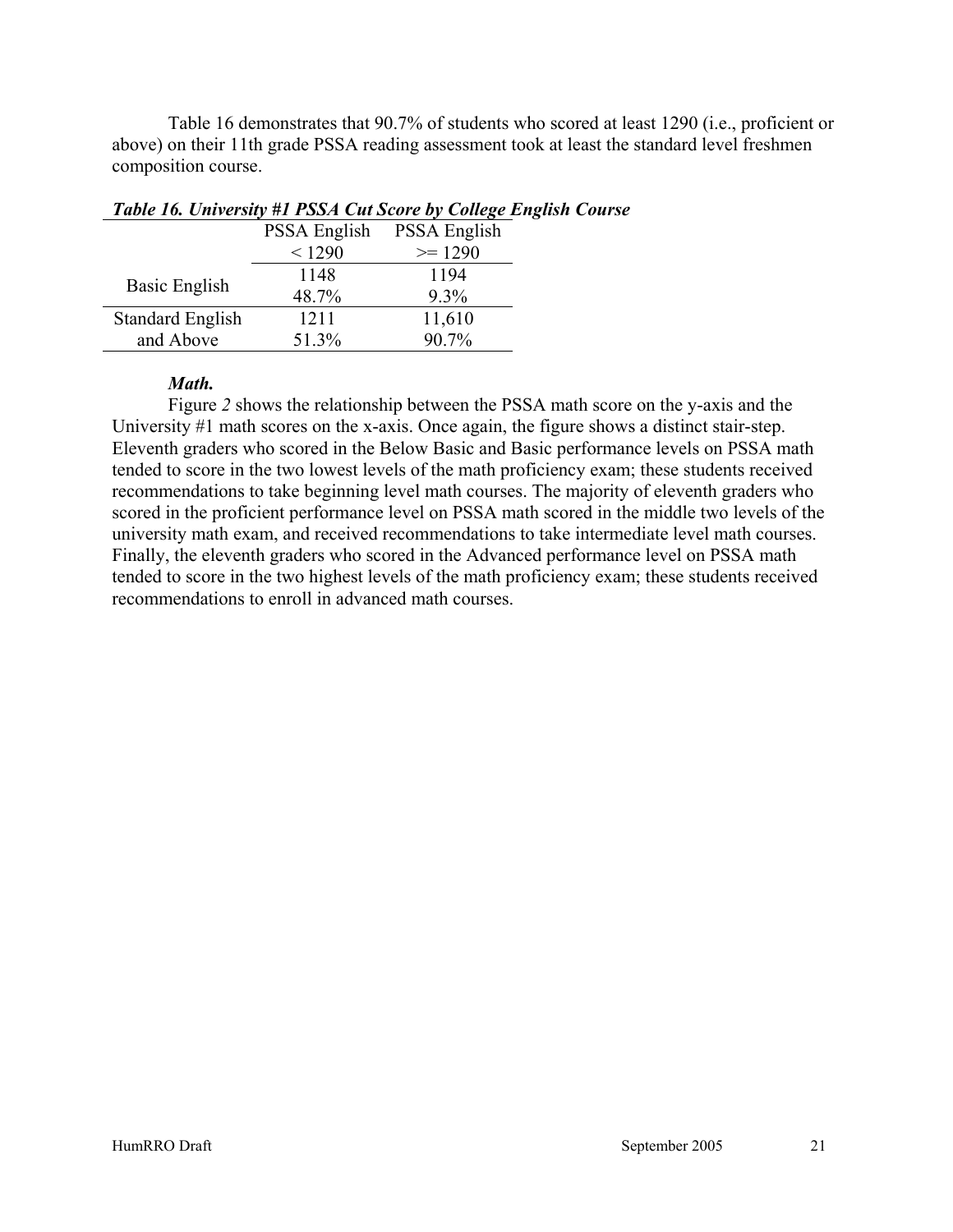

*Figure 2. Relationship between University #1 Math Scores and PSSA Math Scores.* 

Table 17 demonstrates that 97.4% of 11th graders who scored at least 1310 on their PSSA math assessment took at least the standard level freshmen math course.

|                      |                  | Table 17. University #1 PSSA Cut Score by College Mai |
|----------------------|------------------|-------------------------------------------------------|
|                      | <b>PSSA Math</b> | <b>PSSA Math</b>                                      |
|                      | < 1310           | $\ge$ 1310                                            |
|                      | 1063             | 283                                                   |
| <b>Basic Math</b>    | 37.0%            | 2.6%                                                  |
| <b>Standard Math</b> | 1810             | 10,424                                                |
| and Above            | 63.0%            | 97.4%                                                 |

| Table 17. University #1 PSSA Cut Score by College Math Course |  |  |
|---------------------------------------------------------------|--|--|
|---------------------------------------------------------------|--|--|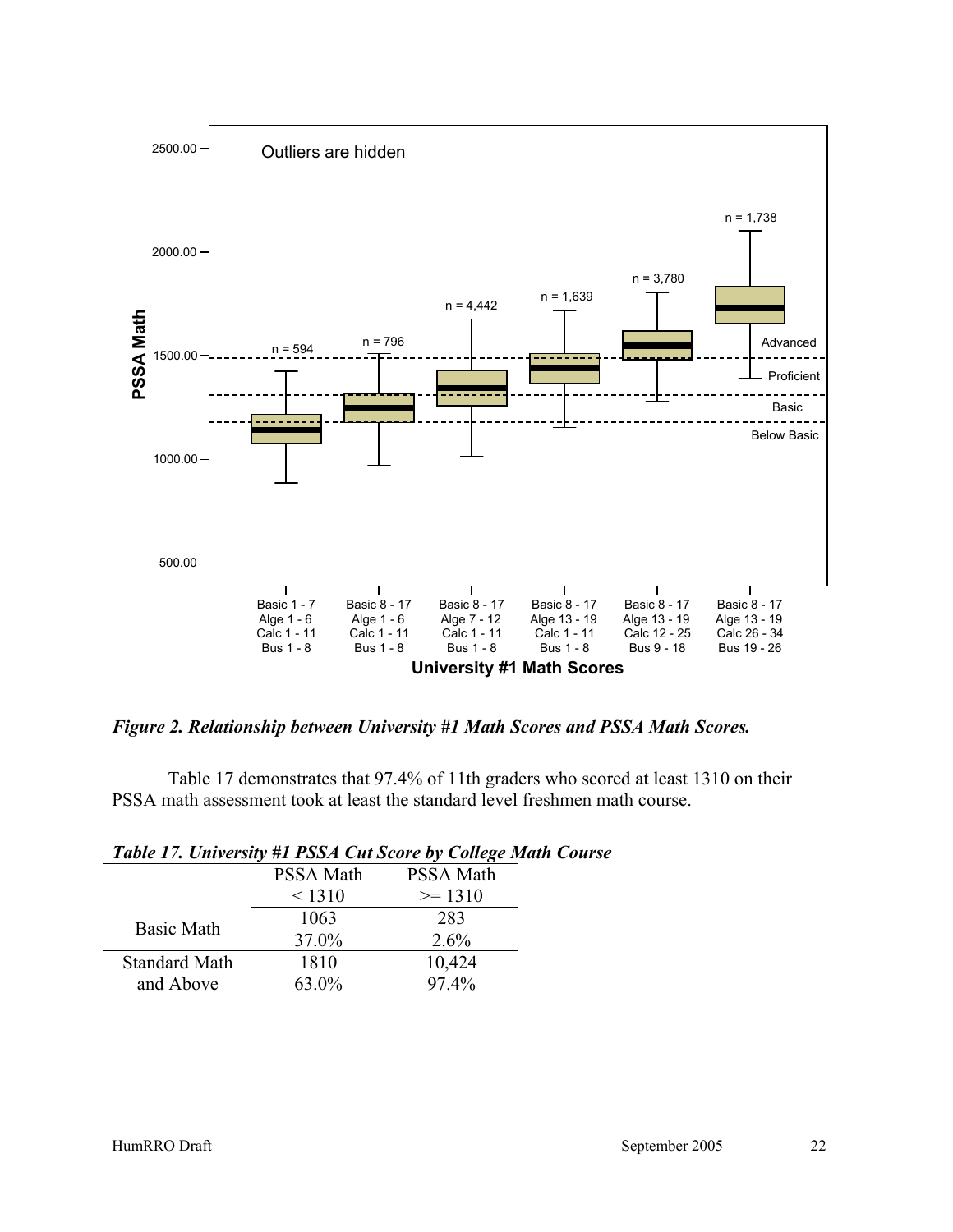#### **University #2 Illustrative Relationship with PSSA**

*English/Reading.* Figure 3 shows the relationship between the PSSA reading score on the y-axis and the University #2 English multiple choice score on the x-axis. Recall that University #2 makes English course recommendations based on a combination of students' SAT verbal score, high school percentile rank, English essay exam, and the multiple choice component of the proficiency exam. This study is interested in the validity of the proficiency exams only and because of the constraints discussed regarding the essay exam (and because we don't know what weight is given to the essay in relation to the multiple choice test), only the multiple choice component of the proficiency exam is represented in Figure 3. Students' scores on the multiple choice exam ranged from  $22 - 113$ , and were divided into quartiles<sup>7</sup>. The figure shows a distinct stair-step. Eleventh graders who scored in the Below Basic and Basic performance levels on PSSA reading tended to score in the bottom quartile of the English multiple choice exam. Students who scored in the Proficient performance level on PSSA tended to score in the 2nd and 3rd quartiles on the English multiple choice exam. Finally, students who scored in the Advanced performance level on the PSSA tended to score in the top quartile of the English multiple choice exam.

 $\overline{a}$ 

 $<sup>7</sup>$  Because course placement is not based solely on the multiple choice component of the English proficiency exam, the table</sup> representing the percent of students scoring at proficient or above on PSSA and taking the standard freshmen writing course is not provided for University #2.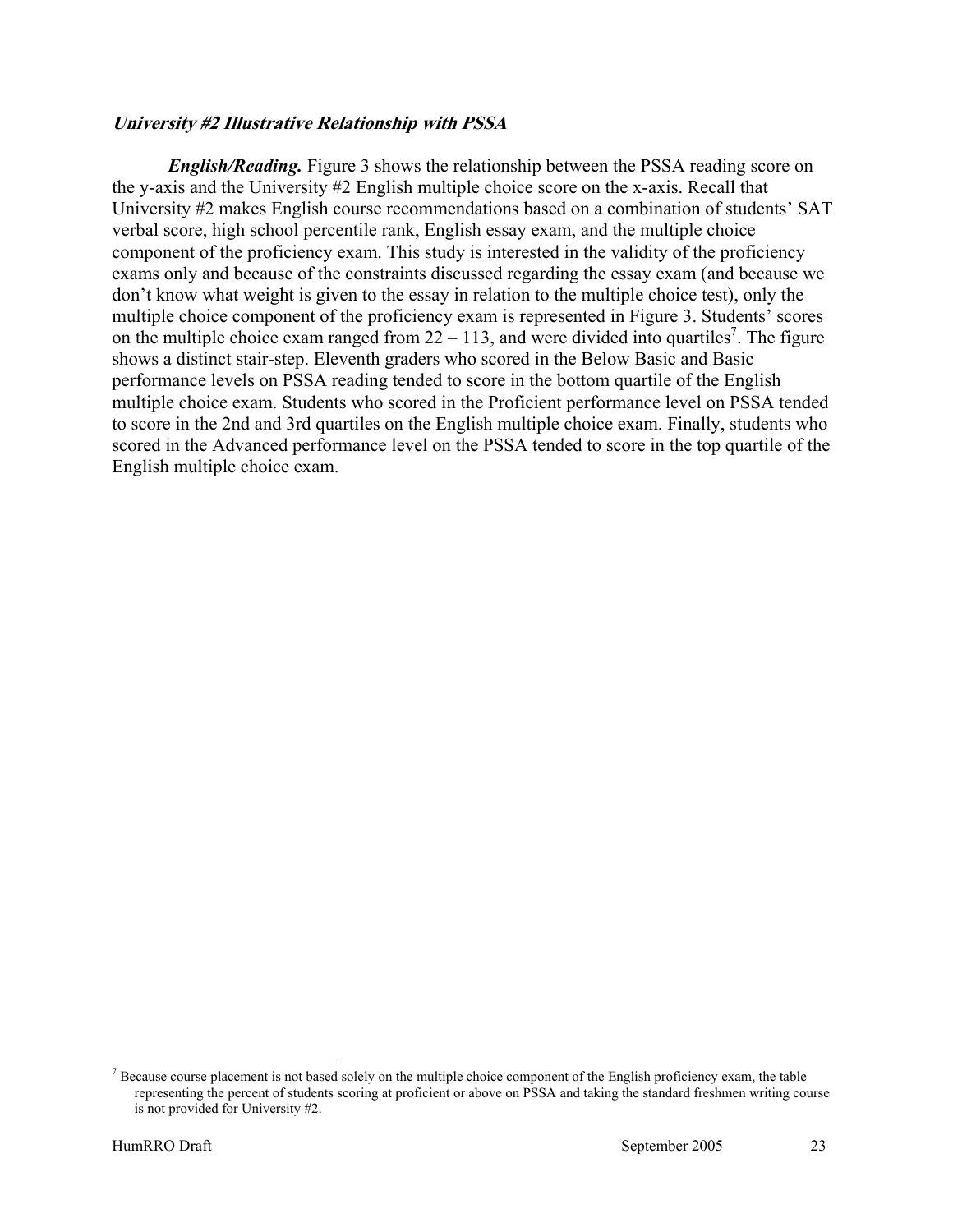

*Figure 3. Relationship between University #2 English Scores and PSSA Reading Scores.* 

*Math.* Figure 4 shows the relationship between the PSSA math score on the y-axis and the University #2 math scores on the x-axis. Once again, the figure shows a distinct stair-step. Eleventh graders who scored in the Below Basic and Basic performance levels on PSSA math tended to score in the lowest level of the math proficiency exam; these students received recommendations to take pre-college algebra courses. The majority of eleventh graders who scored in the proficient performance level on PSSA math scored in the middle two levels of the university math exam, and received recommendations to take either intermediate algebra or Calculus I. Finally, the eleventh graders who scored in the Advanced performance level on PSSA math tended to score in the highest level of the math proficiency exam; these students received recommendations to enroll in Calculus II.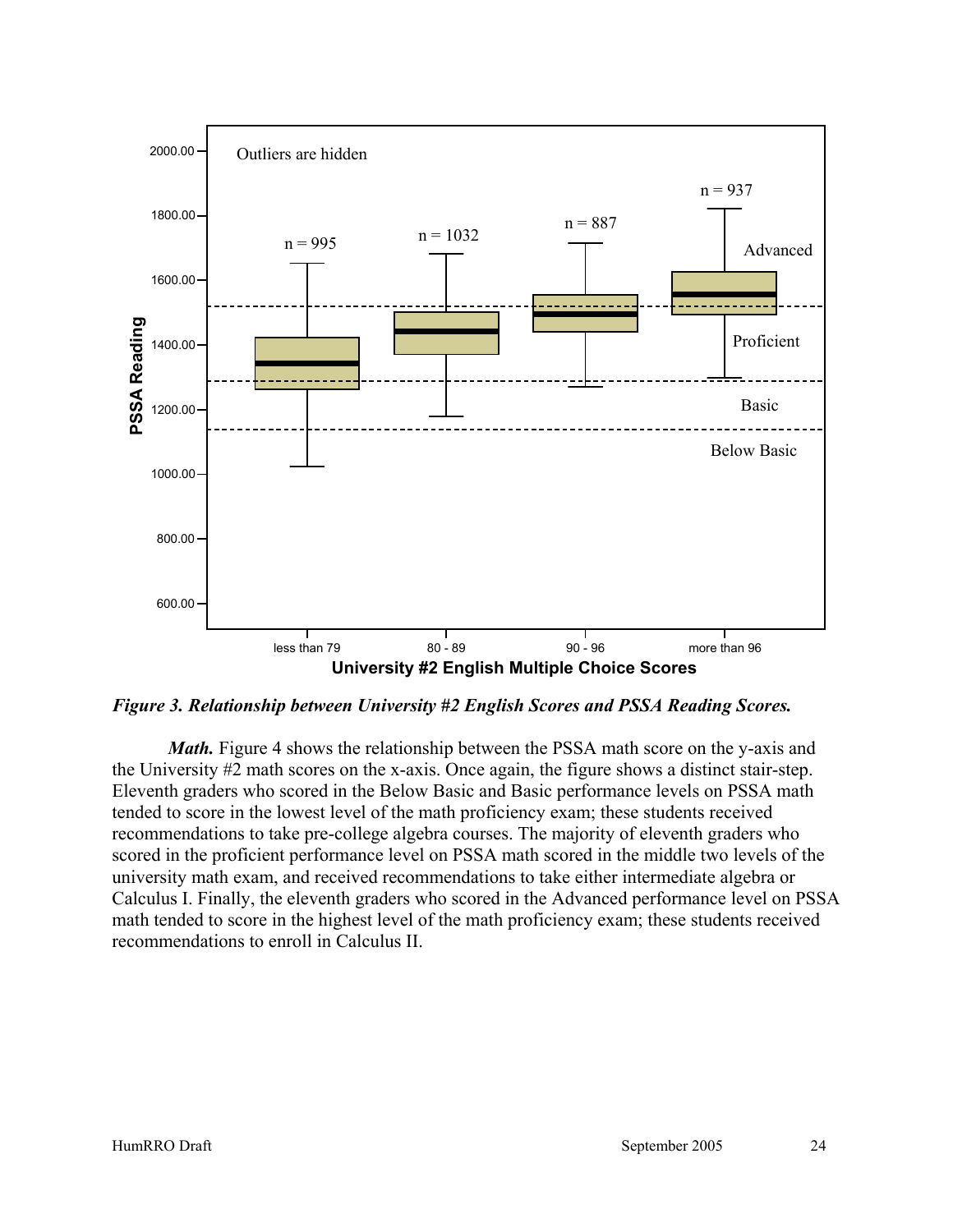

*Figure 4. Relationship between University #2 Math Scores and PSSA Math Scores.* 

Table 18 demonstrates that 93.9% of 11th graders who scored at least 1310 on their PSSA math assessment took at least the standard level freshmen math course.

| 1.00121010111010101<br>$12.5511$ cw sec. e or |           |                  |
|-----------------------------------------------|-----------|------------------|
|                                               | PSSA Math | <b>PSSA Math</b> |
|                                               | < 1310    | $\ge$ 1310       |
| <b>Basic Math</b>                             | 231       | 196              |
|                                               | 36.2%     | $6.1\%$          |
| <b>Standard Math</b>                          | 407       | 3016             |
| and Above                                     | 63.8%     | 93.9%            |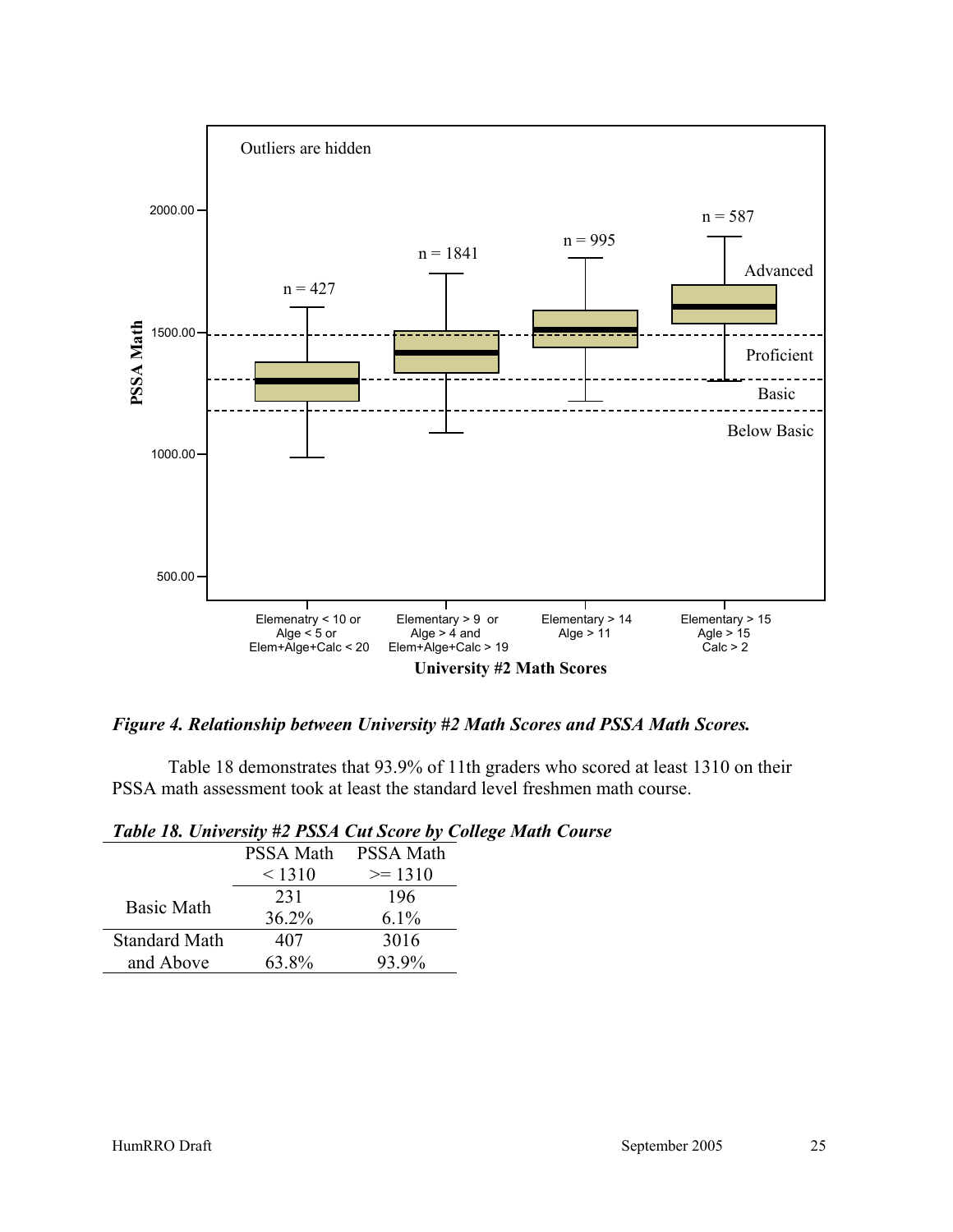#### **University #3 Illustrative Relationship with PSSA**

*Writing/Reading.* Figure 5 shows the relationship between the PSSA reading score on the y-axis and the University #3 writing score on the x-axis. Students received a writing score of "1," "2," or "3" on the university proficiency exam. A score of "1" corresponded to a recommendation to take an intensive workshop in composition. A score of "2" corresponded to a recommendation to take the standard workshop in composition. Finally, a score of "3" corresponded to a recommendation to bypass the workshops and take a seminar in composition. Figure 5 shows a distinct stair-step. Eleventh graders who scored in the Below Basic and Basic performance levels on PSSA reading and those who scored in the lower level of the Proficient performance level tended to receive a score of "1" on the writing proficiency exam. The majority of 11th graders who scored in the proficient performance level on PSSA reading received a score of "2" on the university writing exam. Finally, the 11th graders who scored in the upper level of the Proficient performance level and those who scored in the Advanced performance level on PSSA reading typically received a score of "2" or "3" on the university writing exam.



*Figure 5. Relationship between University #3 Writing Scores and PSSA Reading Scores.*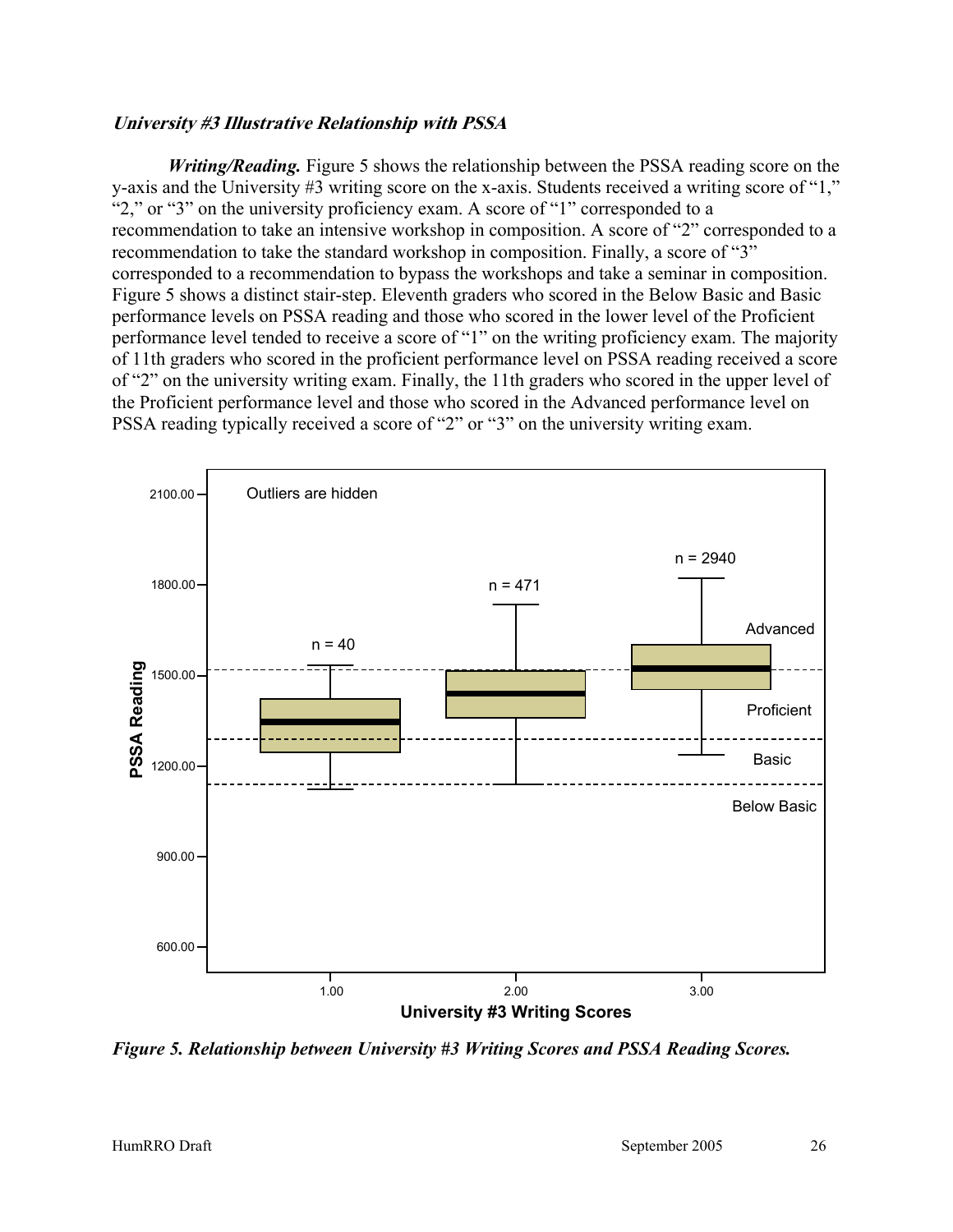Table 19 demonstrates that 99.2% of students who scored at least 1290 (i.e., proficient or above) on their 11th grade PSSA reading assessment took at least the standard level freshmen composition course.

|                         | PSSA English | <b>PSSA English</b> |
|-------------------------|--------------|---------------------|
|                         | < 1290       | $\ge$ 1290          |
| Basic English           | 14           | 25                  |
|                         | 11.6%        | $.8\%$              |
| <b>Standard English</b> | 107          | 3271                |
| and Above               | 88.4%        | 99.2%               |

#### *Table 19. University #3 PSSA Cut Score by College English Course*

*Math.* Recall that University #3 provided a separate data file for algebra/trigonometry proficiency scores and calculus proficiency scores. All incoming freshmen were required to take the algebra/trigonometry exam, but only students who had studied calculus in high school and who wished to exempt the first level of calculus in college were asked to take the calculus exam. Consequently, two separate math figures are presented for University #3.

Figure 6 shows the relationship between the PSSA math score on the y-axis and the University #3 algebra/trigonometry score on the x-axis. There were six parts to the algebra/trigonometry exam. The first five parts covered various algebraic skills, and the sixth part tested various trigonometric functions and equations. Based on a student's scores on these parts of the exam, the student was categorized into one of six math levels with lower levels representing basic math courses and higher levels representing advanced math courses. Once again, the figure shows a stair-step pattern. Eleventh graders who scored in the Below Basic and Basic performance levels on PSSA math tended to score in the two lowest levels of the algebra/trigonometry exam; these students received recommendations to take beginning level math courses. The majority of eleventh graders who scored in the proficient performance level on PSSA math scored in the middle two levels of the university exam, and received recommendations to take intermediate level math courses. Finally, the eleventh graders who scored in the Advanced performance level on PSSA math tended to score in the two highest levels of the math proficiency exam; these students received recommendations to enroll in advanced math courses (e.g., Calculus I).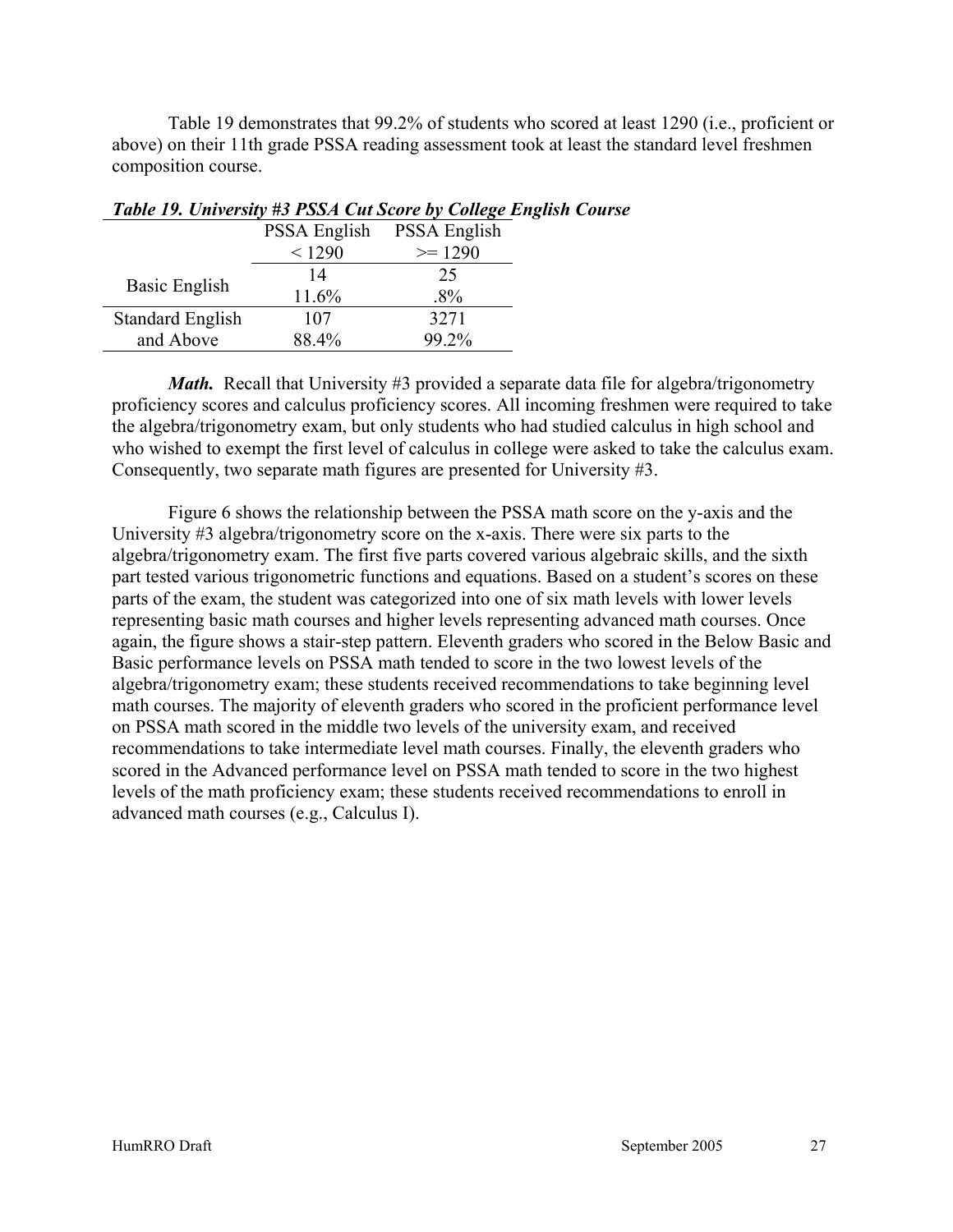

*Figure 6. Relationship between University #3 Algebra/Trig Scores and PSSA Math Scores.*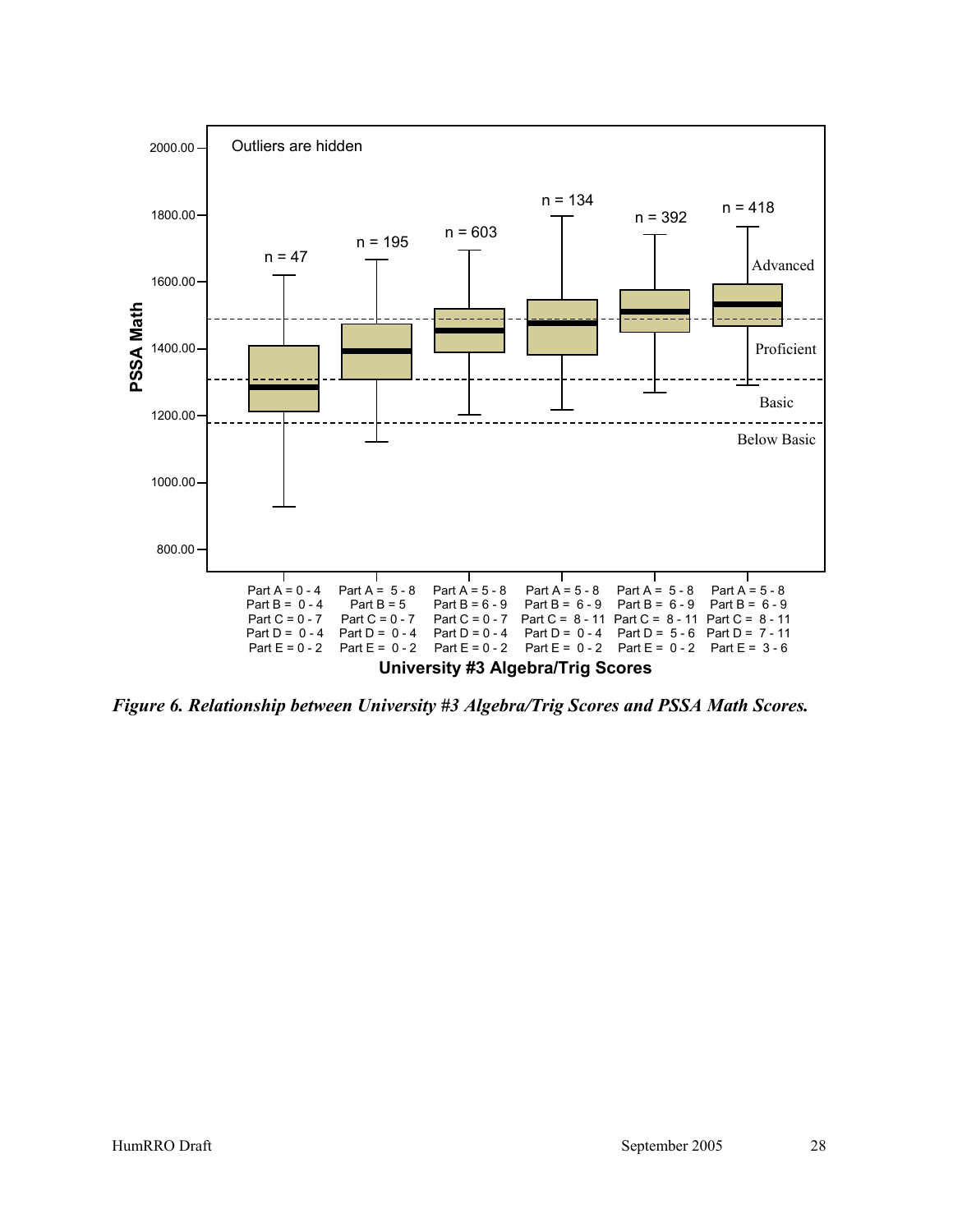Table 20 demonstrates that 93.9% of 11th graders who scored at least 1310 on their PSSA math assessment took at least the standard level freshmen math course.

|                      | <b>PSSA Math</b> | <b>PSSA Math</b> |
|----------------------|------------------|------------------|
|                      | < 1310           | $\ge$ 1310       |
| <b>Basic Math</b>    | 75               | 165              |
|                      | 50.7%            | $10.1\%$         |
| <b>Standard Math</b> | 73               | 1464             |
| and Above            | 49.3%            | 89 9%            |

#### *Table 20. University #3 PSSA Cut Score by College Math Course*

Figure 7 shows the relationship between the PSSA math score on the y-axis and the University #3 calculus score on the x-axis. Calculus scores ranged from 1 to 18. If a student scored a 13 or lower on the exam, then the university deferred to the students' algebra/trigonometry score to make a course recommendation. Students who scored between 14 and 16 were exempt from Calculus I and were recommended to take Analytic Geometry and Calculus II. Students who scored a 17 or higher were recommended to take Honors Variable Calculus. Once again, the figure displays a distinct stair-step pattern. In this case, however, the majority of all students who took the calculus exam scored in the Advanced performance level on PSSA math. This is not surprising given that the calculus proficiency exam was intended for students who had taken calculus in high school. Nonetheless, the stair-step pattern indicates that those who scored in the lower third of the calculus exam had lower PSSA scores than those who scored in the middle third, who in turn had lower PSSA scores than those who scored in the upper third on the calculus exam.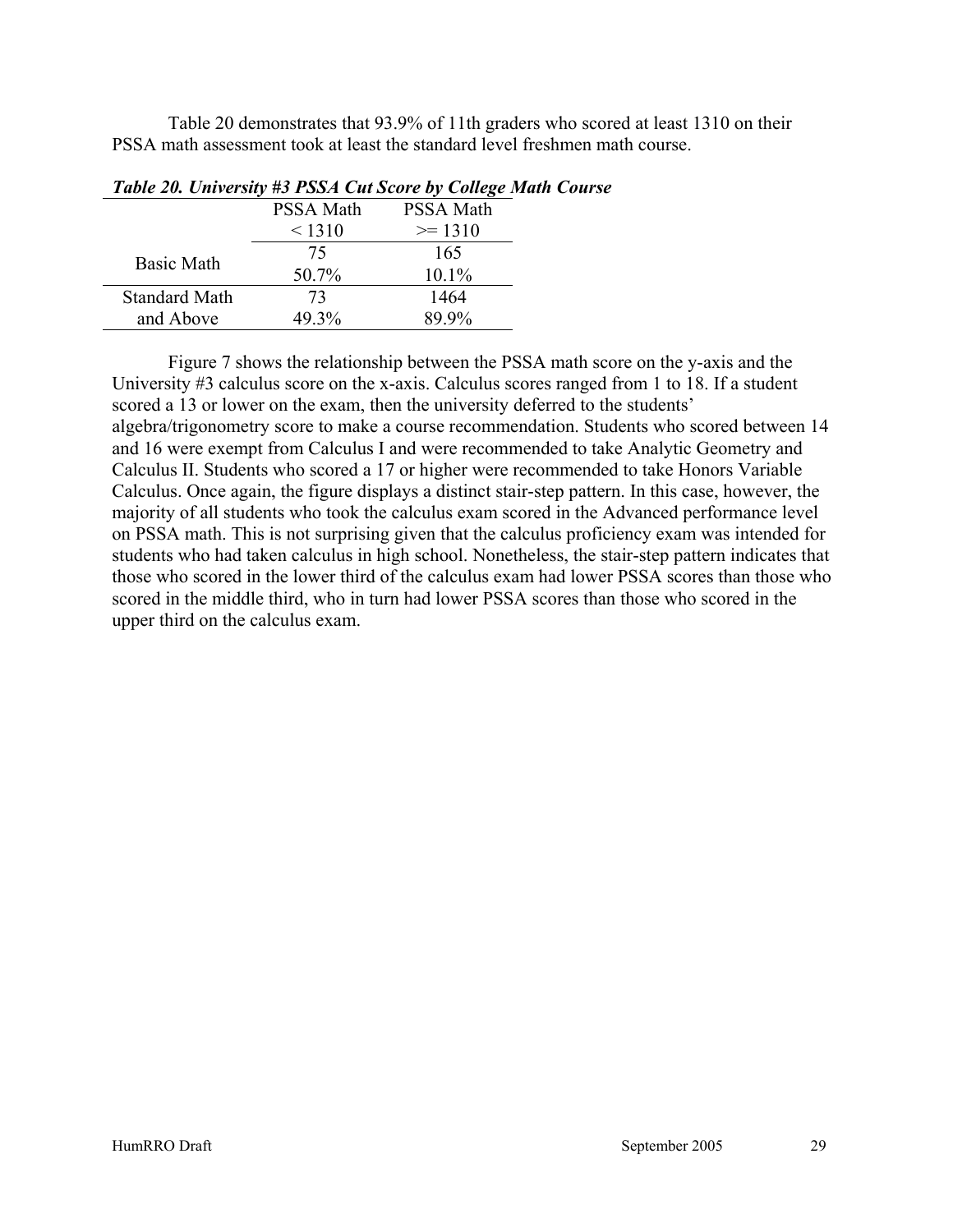

*Figure 7. Relationship between University #3 Calculus Scores and PSSA Math Scores.*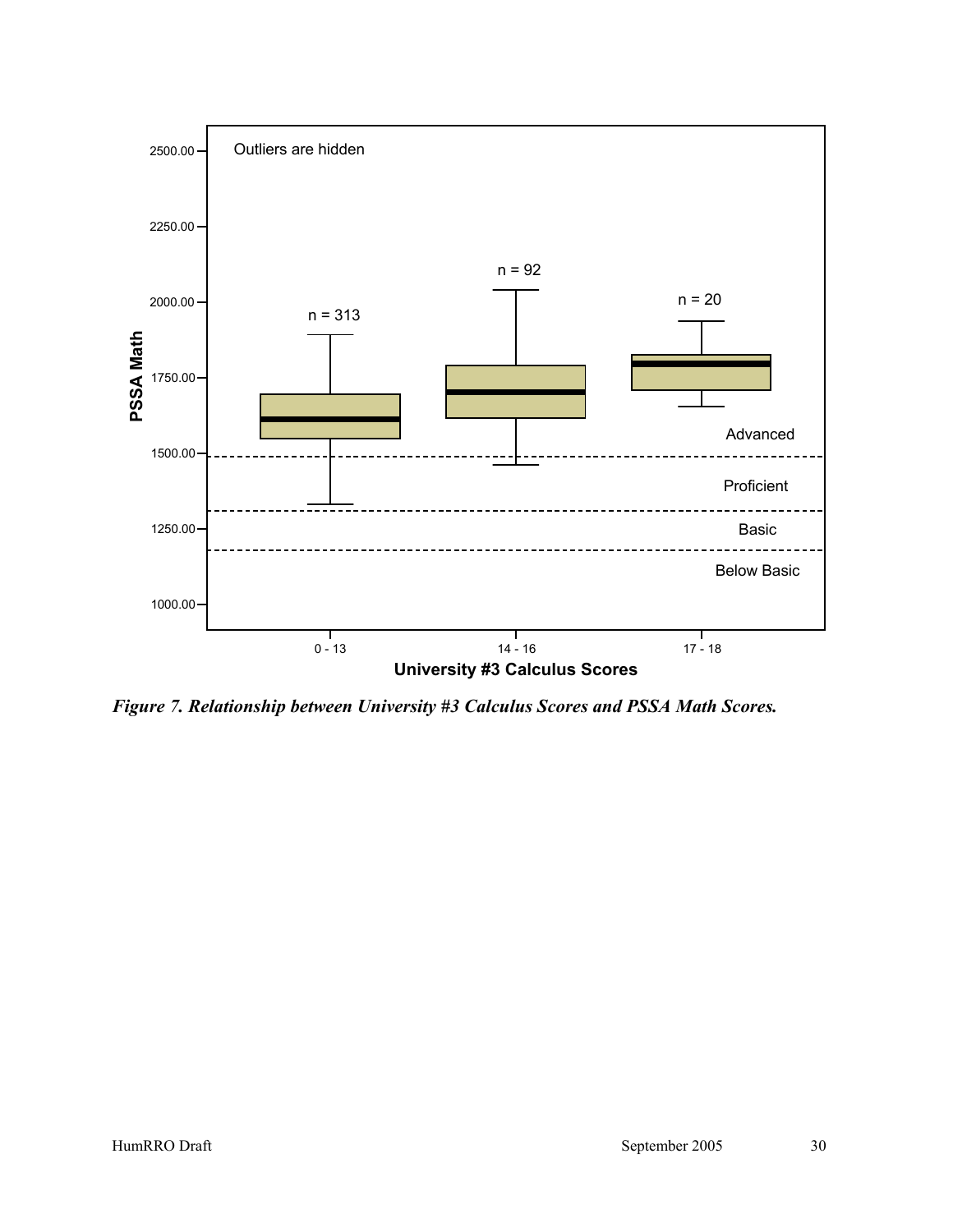#### **Summary and Conclusion**

The primary purpose of this investigation was to determine the relationship between students'  $11<sup>th</sup>$  grade PSSA scores and those same students' scores on their university proficiency exams in math and reading. There were subtle variations between universities; however, the same general pattern was observed among all three universities. For math, the results indicate that students'  $11<sup>th</sup>$  grade PSSA math scores were moderately to highly correlated with their math scores on the universities' proficiency exams. University #1 had the highest convergent validity coefficients for math ( $r = 0.68$  to 0.75), followed by University #2 ( $r = 0.51$  to 0.58), and University #3 ( $r = 0.40$  to 0.52). It is important to note that the sample sizes were largest for University #1 and smallest for University #3. For reading, there was more variability among universities. This was largely due to the format of the reading proficiency exams. University #2 included an essay component on its English exam and University #3's exam was comprised solely of a single essay prompt. These essay exams are likely scored using an ordinal scale, which attenuates the validity coefficient when correlated with PSSA's interval level data. This appears to be the case as the correlation between PSSA reading and University #2's essay exam was .37, and the correlation between PSSA reading and University #3's essay exam was .30. When the multiple choice English exams for University #1 and University #2 were correlated with students' scores on PSSA reading, the correlations were more in-line with what would be expected ( $r = 0.59$  for University #1 and  $r = 0.64$  for University #2).

The graphic illustrations of the relationships between PSSA scores and university proficiency scores further demonstrated that students who scored in the proficient and advanced levels on PSSA tended to be the students who scored high on the proficiency exams, and were thereby placed into advanced level courses (and vice-versa). Similarly, across all three universities at least 90% of students who scored at or above proficient on the PSSA took at least the standard level freshmen course in English/math. Overall, these results indicate that students who tend to perform well on the PSSA can also be expected to perform well on the university proficiency exams. Similarly, students who tend to perform poorly on the PSSA can be expected to perform poorly on the university proficiency exams.

Because the PSSA and the university proficiency exams report scores for common subject areas, we expected student scores on the various tests to be positively related. Overall, the above results support this expectation. The convergent validity coefficients meet the "Goldilocks" criterion; that is, the correlations between PSSA and the university proficiency exams fall in the not-too-high and not-too-low category. There are three main reasons we did not expect the correlations between PSSA and the university proficiency exams to be too high. First, PSSA tests student ability related to content that is specific to the state of Pennsylvania. The extent to which the universities' proficiency exams measure content that is different from PSSA's limits the strength of the correlation between the assessments. Second, students attending college represent a high performing subset of all students taking PSSA; therefore, the full range of PSSA scores may not be represented by this subset. This range restriction also attenuates the correlations. Third, differences in the format of the test items (e.g., multiple-choice vs. performance-task items) may also weaken the correlations between the two types assessments. Differences in the number of raw score points on the two assessments could also be another explanation for attenuated validity coefficients.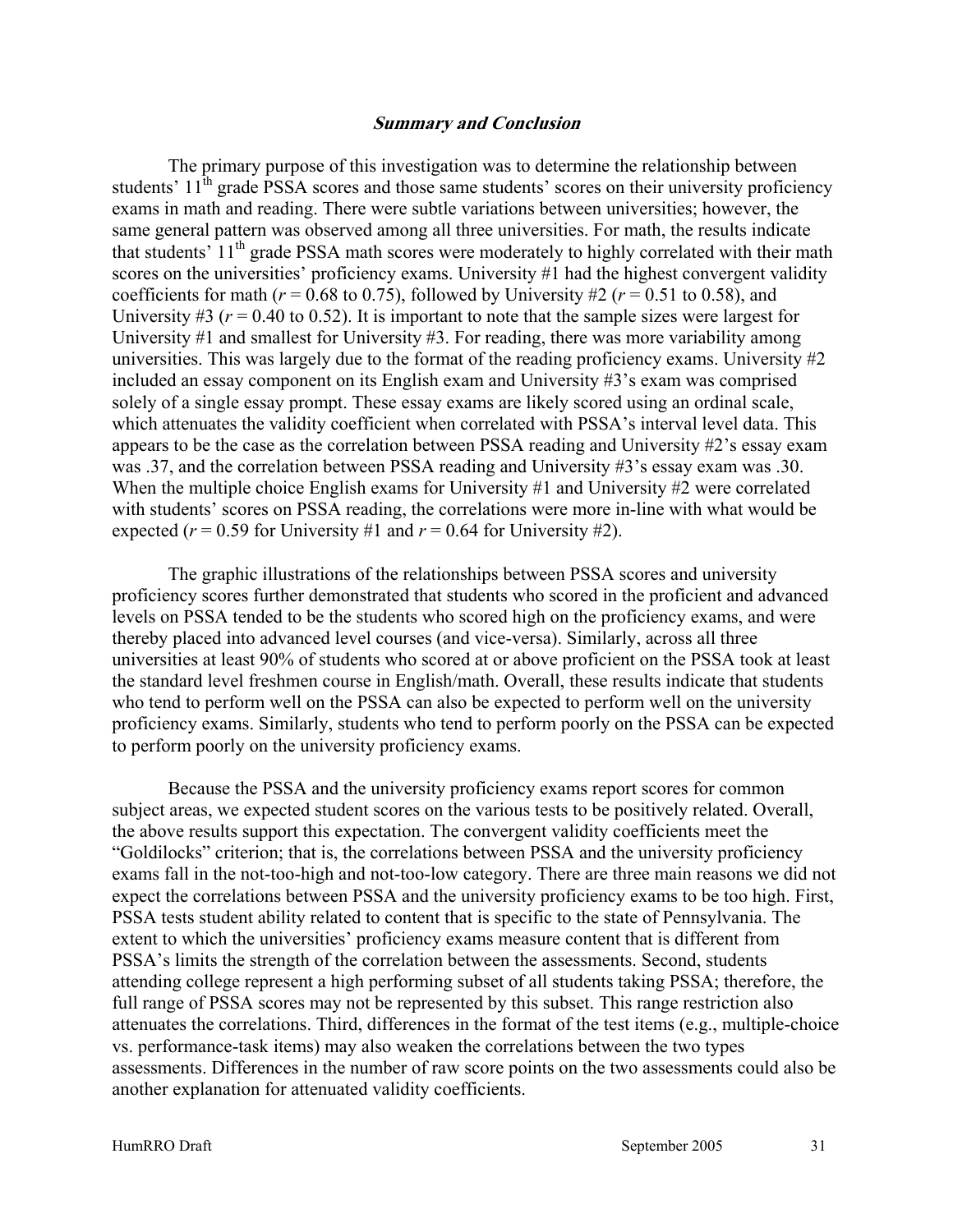In addition to examining convergent validity evidence for the PSSA, we also examined the predictive validity of the PSSA and the university proficiency exams by investigating their relationships with students' GPAs. This type of analysis was only possible for University #1 and University #2 because course grade information was not available for University #3. For both universities, students' GPAs in their first college English course generally show positive relationships with PSSA reading scores and with university English proficiency exams. Similarly, students' GPAs in their first college math course generally show positive relationships with PSSA math scores and with both universities' math proficiency exams. In all cases, these correlations were only weak to moderate. These lower correlations were interpreted as being partially due to differences in teachers' grading practices, differences in teaching styles and differences in course difficulty. Lower correlations can also be partially attributed to range restriction on PSSA and range restriction in course grades. Lastly, these findings suggest that student effort may play an important role in predicting course GPA. It is important to note that the correlations between PSSA and course GPAs were similar in magnitude to the correlations between the universities' proficiency exams and course GPAs, thereby indicating that neither the PSSA nor the university proficiency exams is substantially better than the other at predicting course GPA. Together, these results suggest that PSSA scale scores/performance levels might serve as an alternate or additional means for students to demonstrate readiness for university courses in English and math.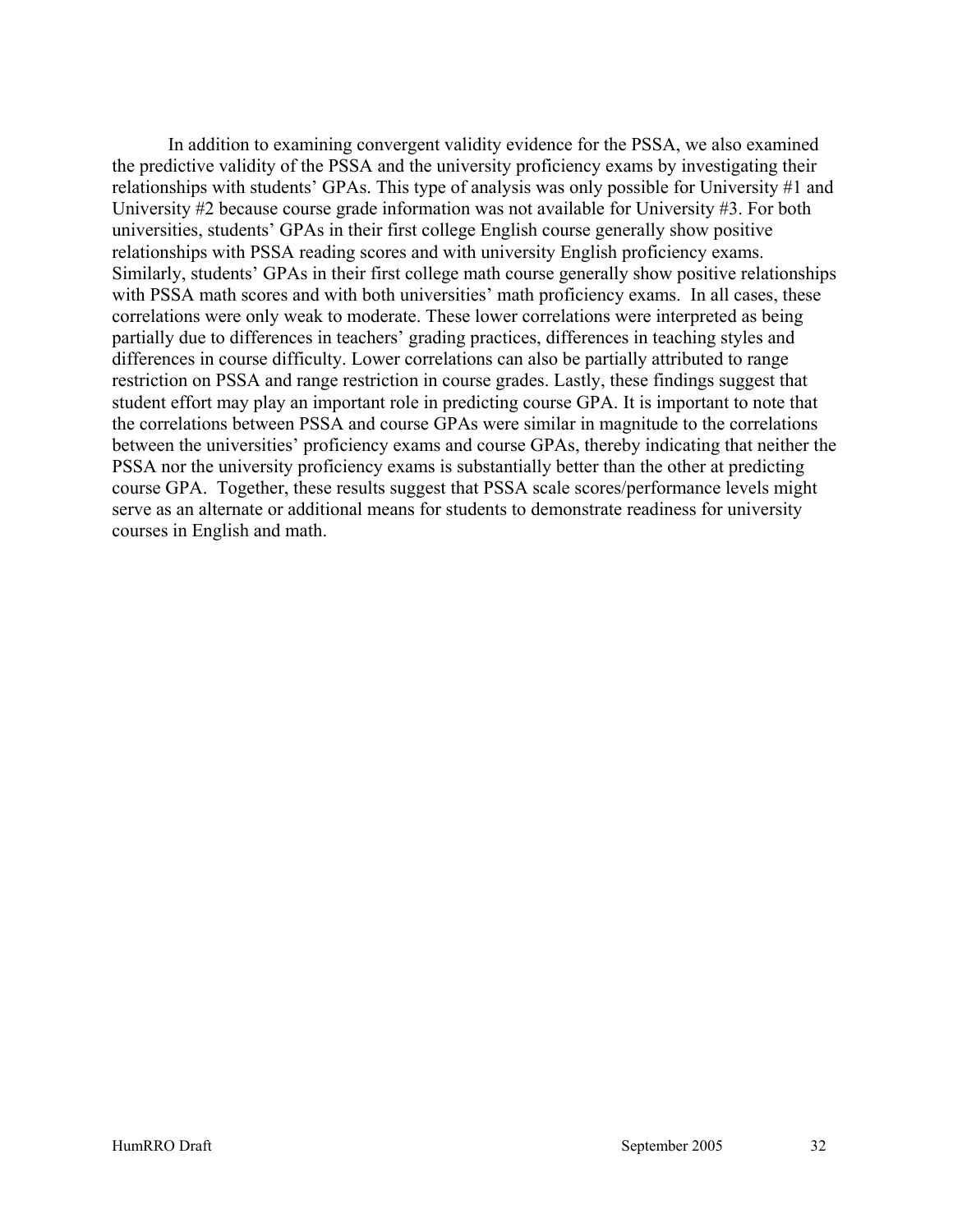#### **References**

- Bacci, E. D., Koger, M. E., Hoffman, R. G. & Thacker A. A. (2003). *Relationships among Kentucky's Core Content Test, ACT scores, and students' self-reported high school grades for the classes of 2000 through 2002.* (HumRRO Report FR-03-19), Louisville, KY: Human Resources Research Organization.
- Camara, W.J. & Schmidt, A.E. (1999). *Group differences in standardized testing and social stratification*. (College Board Report No. 99-5). New York: College Entrance Examination Board.
- Campbell, D. T. & Fiske, D. W. (1959). Convergent and discriminant validation by the multitrait-multimethod matrix. *Psychological Bulletin, 56(2), 81-105.*
- Coe, Robert. (2002). *It's the effect size, stupid: What effect size is and why it's important.* Paper presented at the Annual Conference of the British Educational Research Association, University of Exeter, England. Retrieved from http://www.leeds.ac.uk/educol/documents/00002182.htm
- Cohen, J. (1988). *Statistical power analysis for the behavioral sciences* (2<sup>nd</sup> ed), Hillsdale, NJ: Erlbaum.
- Hoffman, R. G., (1998). *Relationships among Kentucky's open-response assessments, ACT scores, and students' self-reported high school grades.* (HumRRO Report FR-WATSD-98-27), Radcliff, KY: Human Resources Research Organization.
- Koger, M.E., Thacker, A.A., & Dickinson, E.R. (2004). *Relationships Among the Pennsylvania System of School Assessment (PSSA) Scores, SAT Scores, and Self-Reported High School Grades for the Classes of 2002 and 2003.* (HumRRO Report FR-04-26), Louisville, KY: Human Resources Research Organization.
- Lewis, D.M., Mitzel, H.C., & Green, D.R. (1996). Standard setting: A bookmark approach. Symposium presented at the Council of Chief State School Officers Conference on Large –Scale Assessment, Phoenix, AZ.
- Livingston, S.A. & Zieky, M.J. (1978). *Manual for setting standards on the Basic Skills Assessment Test*. Princeton, NJ: Educational Testing Service.
- Mead, R. & Melby, K. (2003, February). *Technical analysis: Pennsylvania System of School Assessment, 2003 reading and mathematics PSSA*. Data Recognition Corporation.
- Mead, R. & Melby, K. (2002, April). *Technical analysis: Pennsylvania System of School Assessment, 2001 reading and mathematics PSSA.* Data Recognition Corporation.
- Mead, R., Smith, R.M., & Swanlund, A. (2003). *Technical analysis: 2003 Pennsylvania System of School Assessment, mathematics and reading.* Data Recognition Corporation.
- NCLB. (2004). http://www.ed.gov/nclb/landing.jtml.
- Sicoly, Fiore (2002). What do school-level scores from large-scale assessments really measure? *Educational Measurement: Issues and Practice, 21(4), 17-26.*